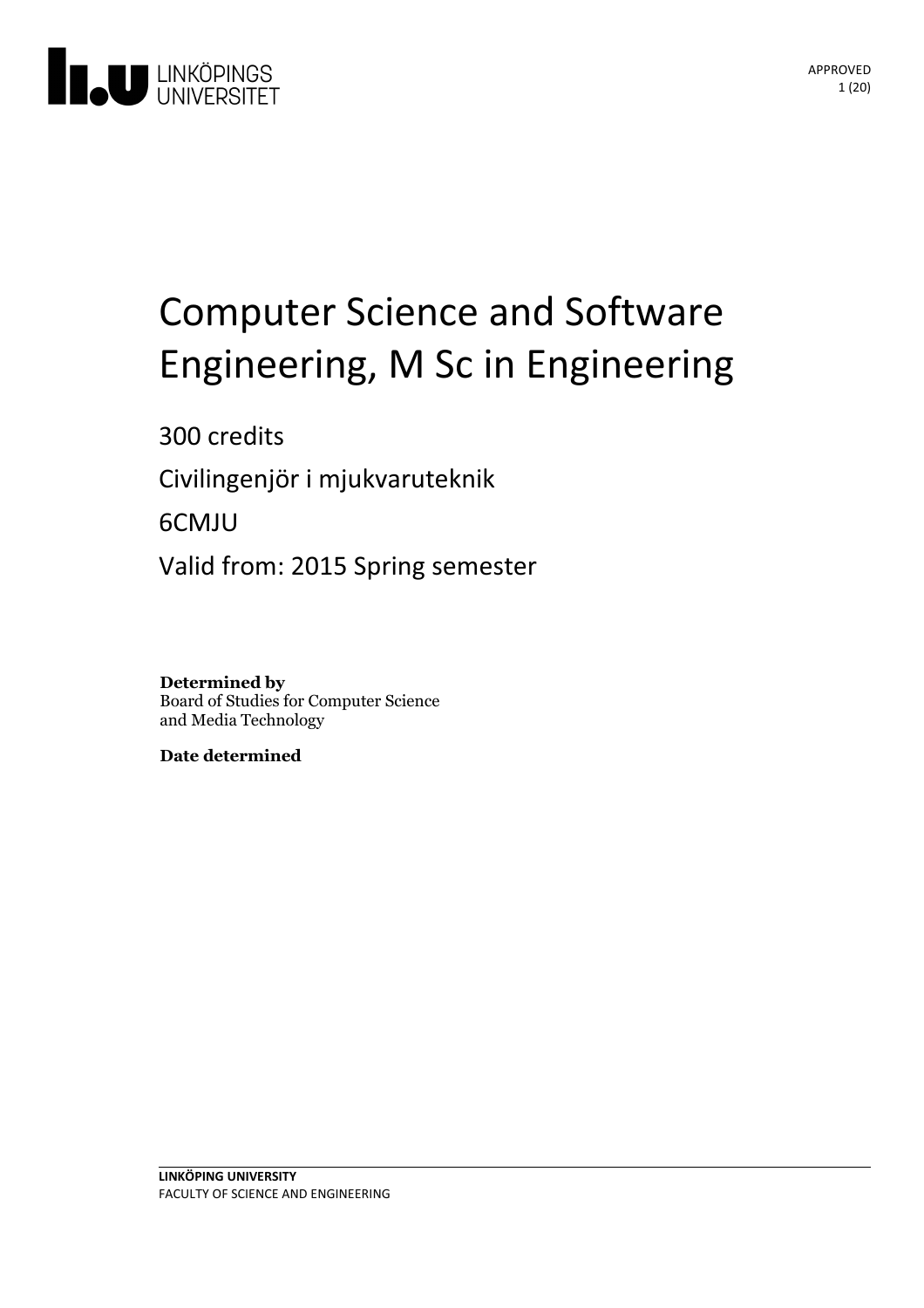## Entry requirements

## Degree in Swedish

Civilingenjör 300 hp och Teknologie master 120 hp

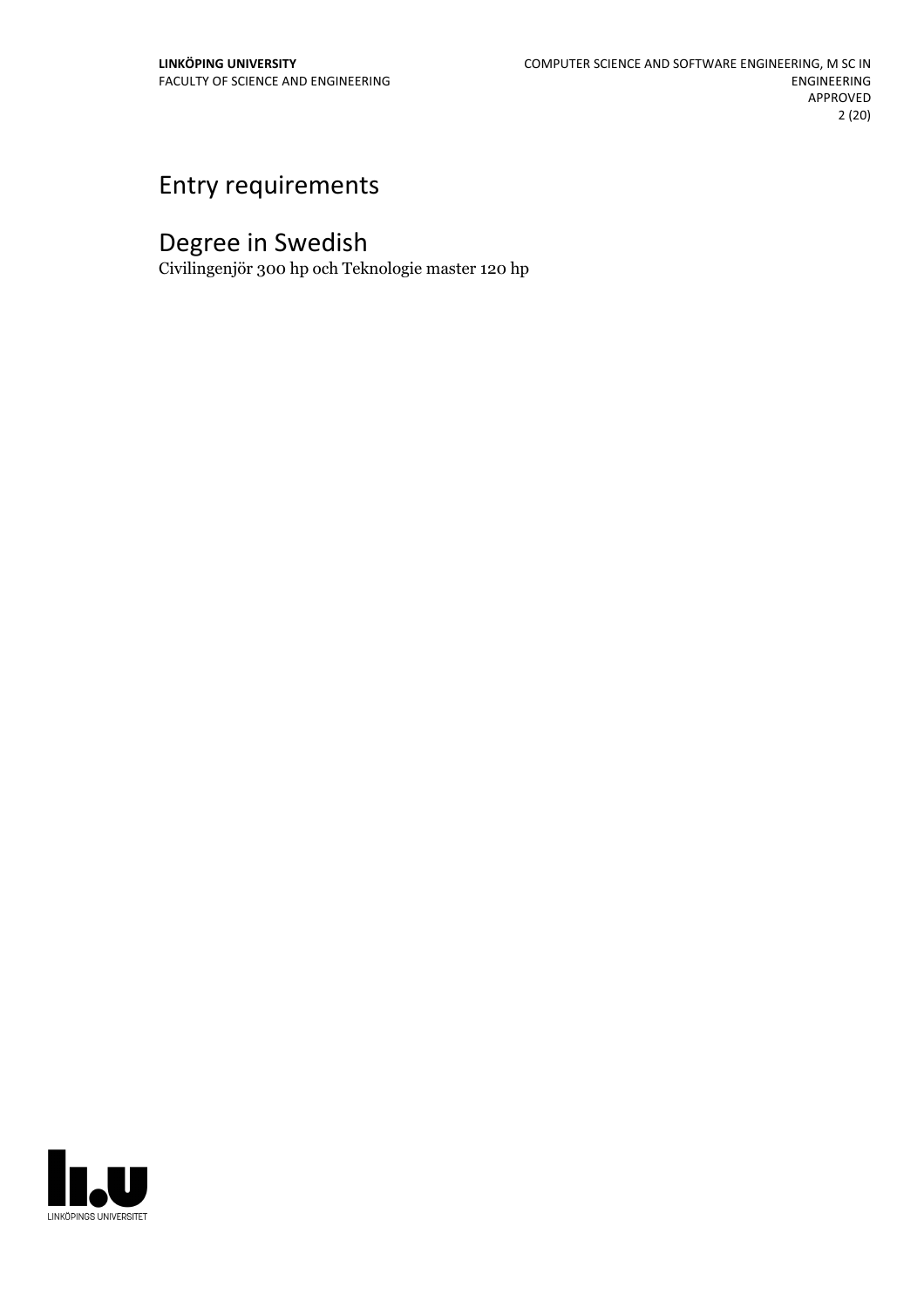## **Curriculum**

### **Semester 4 (Spring 2017)**

| Course<br>code | Course name                                          | <b>Credits</b> | Level | <b>Timetable</b><br>module | <b>ECV</b> |
|----------------|------------------------------------------------------|----------------|-------|----------------------------|------------|
| Period 1       |                                                      |                |       |                            |            |
| TATA41         | Calculus in One Variable 1                           | 6              | G1X   | 4                          | C          |
| TDDB68         | Concurrent Programming and Operating<br>Systems      | 6              | G2X   | 3                          | C          |
| TDDD79         | Professionalism for Engineers, part 2                | $1*$           | G1X   | $\frac{1}{2}$              | C          |
| TDDD93         | Large-Scale Distributed Systems and Networks         | $13*$          | G1X   | $\overline{2}$             | C          |
| THEN18         | English                                              | $6*$           | G1X   | 1                          | E          |
| TATA40         | Perspectives on Mathematics                          | $1*$           | G1X   | $\overline{a}$             | V          |
| TGTU63         | Visits to Industry                                   | $1*$           | G1X   | L,                         | V          |
| Period 2       |                                                      |                |       |                            |            |
| TATA90         | Multivariable Calculus and Differential<br>Equations | 4              | G1X   | 4                          | C          |
| TDDD79         | Professionalism for Engineers, part 2                | $1*$           | G1X   | $\overline{a}$             | C          |
| TDDD93         | Large-Scale Distributed Systems and Networks         | $13*$          | G1X   | $\overline{2}$             | C          |
| THEN18         | English                                              | $6*$           | G1X   | 3                          | E          |
| TPTE06         | <b>Industrial Placement</b>                          | 6              | G1X   | $\overline{a}$             | E          |
| TATA40         | Perspectives on Mathematics                          | $1*$           | G1X   |                            | V          |
| TGTU63         | Visits to Industry                                   | $1*$           | G1X   |                            | V          |

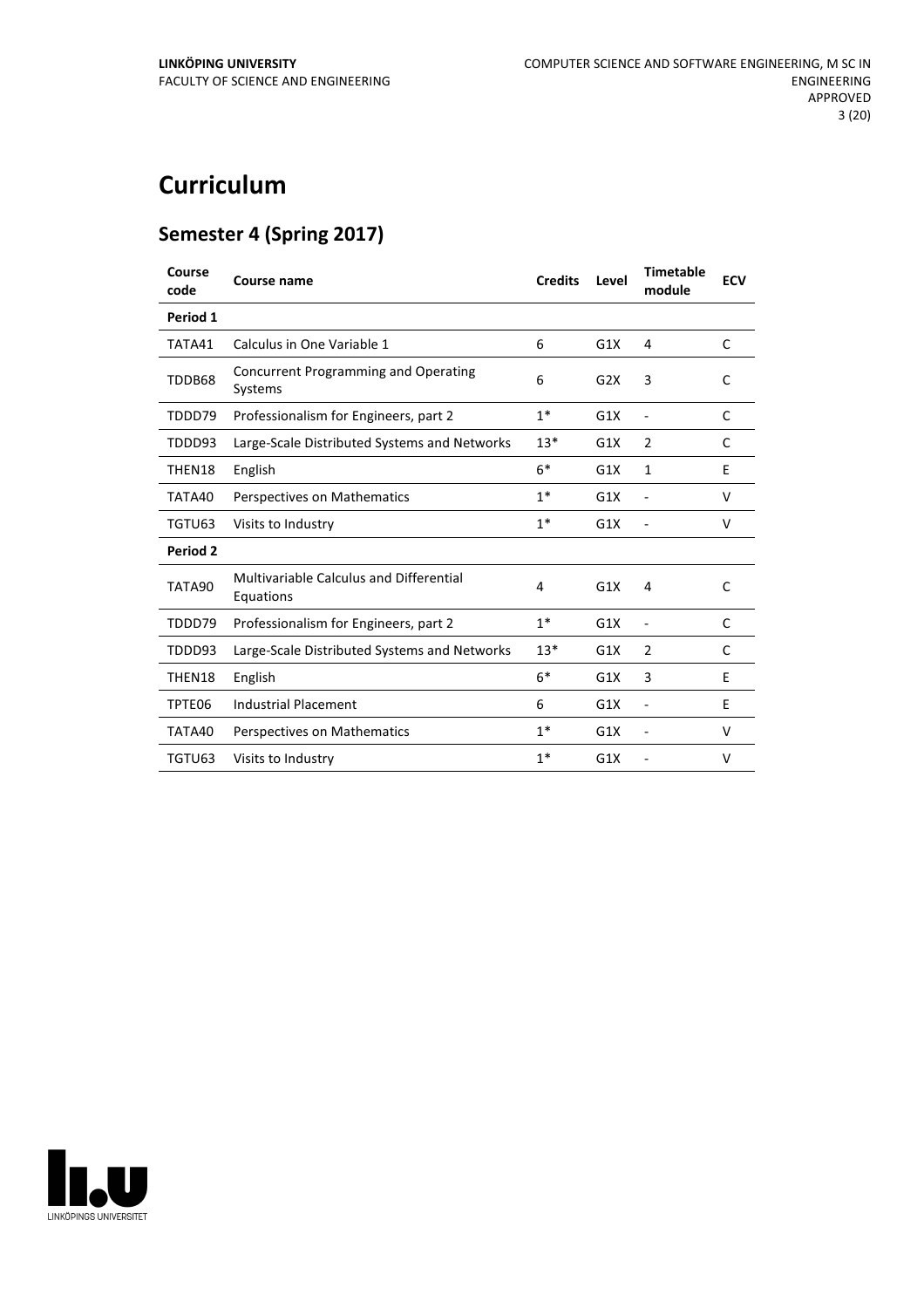## **Semester 5 (Autumn 2017)**

| Course<br>code | <b>Course name</b>                    | <b>Credits</b> | Level | <b>Timetable</b><br>module | <b>ECV</b> |
|----------------|---------------------------------------|----------------|-------|----------------------------|------------|
| Period 1       |                                       |                |       |                            |            |
| TDAB01         | <b>Probability and Statistics</b>     | 6              | G2X   | 1                          | C          |
| TDDC17         | Artificial Intelligence               | 6              | G2X   | 3                          | C          |
| TDDD91         | Professionalism for Engineers, part 5 | $1^*$          | G1X   |                            | C          |
| TDDD92         | Artificial Intelligence - Project     | $5*$           | G2X   | 4                          | C          |
| TGTU63         | Visits to Industry                    | $1^*$          | G1X   |                            | v          |
| Period 2       |                                       |                |       |                            |            |
| TDDD37         | Database Technology                   | 6              | G2X   | 1                          | C          |
| TDDD91         | Professionalism for Engineers, part 5 | $1^*$          | G1X   |                            | C          |
| TDDD92         | Artificial Intelligence - Project     | $5*$           | G2X   | 4                          | C          |
| TFYA87         | <b>Physics and Mechanics</b>          | 6              | G1X   | 3                          | C          |
| TGTU63         | Visits to Industry                    | $1^*$          | G1X   |                            | v          |

### **Semester 6 (Spring 2018)**

| Course<br>code | Course name                             | <b>Credits</b> | Level | <b>Timetable</b><br>module | <b>ECV</b> |
|----------------|-----------------------------------------|----------------|-------|----------------------------|------------|
| Period 1       |                                         |                |       |                            |            |
| TDDD79         | Professionalism for Engineers, part 2   | $1^*$          | G1X   |                            | C          |
| TDDD94         | Professionalism for Engineers, part 4   | $1*$           | G1X   |                            | C          |
| TDDD96         | Software Engineering - Bachelor Project | $15*$          | G2X   | 2/3                        | C          |
| TDDD98         | Professionalism for Engineers, part 6   | $1*$           | G1X   |                            | C          |
| TSKS21         | Signals, Information and Images         | 8              | G2X   | 1                          | C          |
| TSRT04         | Introduction in Matlab                  | 2              | G1X   | $\overline{2}$             | F          |
| Period 2       |                                         |                |       |                            |            |
| TDDD79         | Professionalism for Engineers, part 2   | $1*$           | G1X   |                            | C          |
| TDDD94         | Professionalism for Engineers, part 4   | $1*$           | G1X   |                            | C          |
| TDDD96         | Software Engineering - Bachelor Project | $15*$          | G2X   | 2/4                        | C          |
| TDDD98         | Professionalism for Engineers, part 6   | $1*$           | G1X   |                            | C          |
| TSRT19         | <b>Automatic Control</b>                | 6              | G2X   | 1                          | C          |

## **Semester 7 (Autumn 2018)**

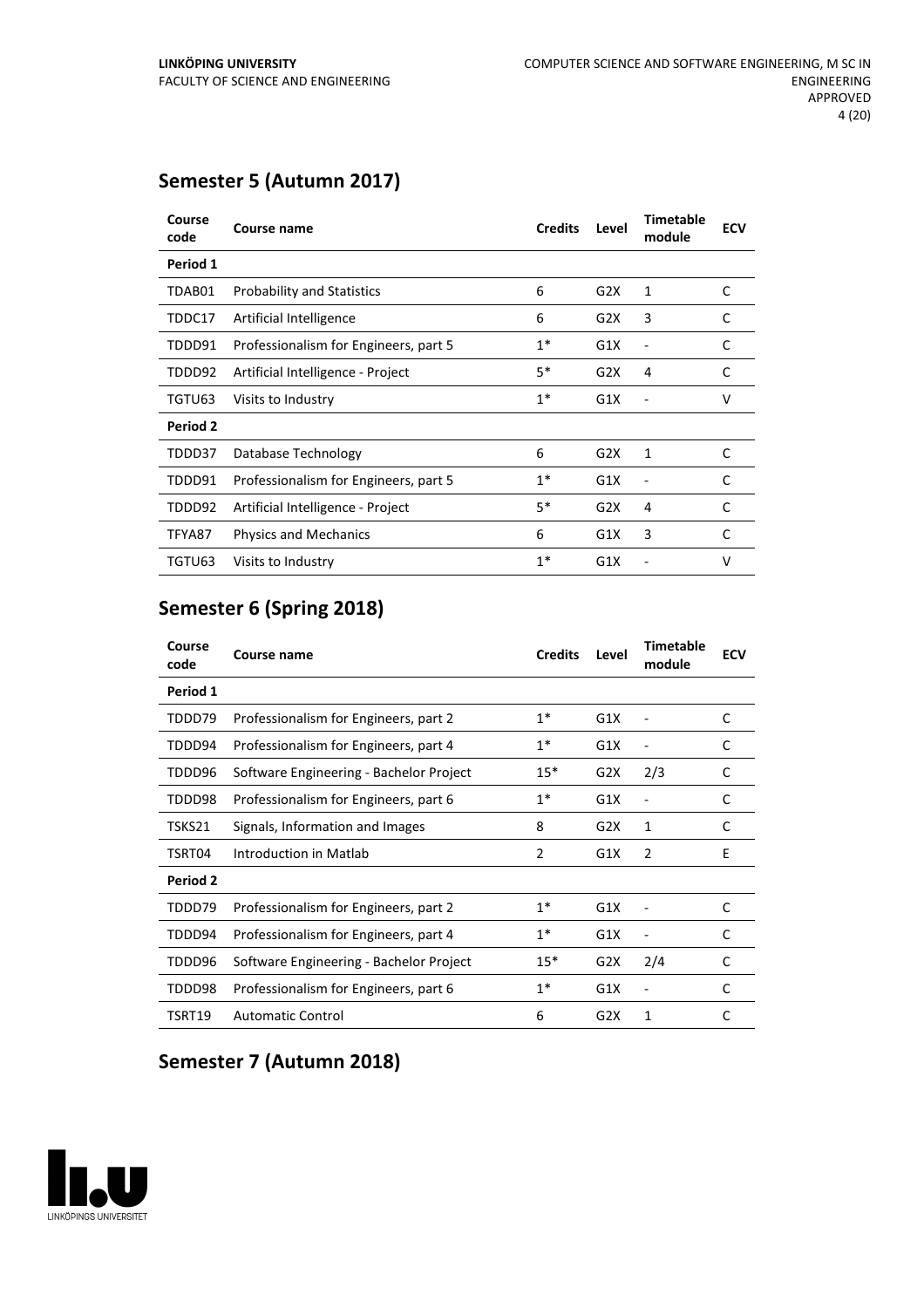#### **LINKÖPING UNIVERSITY** FACULTY OF SCIENCE AND ENGINEERING

| Course<br>code  | Course name                                                   | <b>Credits</b> | Level            | <b>Timetable</b><br>module | <b>ECV</b> |
|-----------------|---------------------------------------------------------------|----------------|------------------|----------------------------|------------|
| Period 1        |                                                               |                |                  |                            |            |
| TAOP33          | Combinatorial Optimization, Introductory<br>Course            | 4              | G2X              | 2                          | C/E        |
| TANA21          | <b>Scientific Computing</b>                                   | 6              | G1X              | 3                          | E          |
| TATA55          | Abstract Algebra                                              | $6*$           | G <sub>2</sub> X | 3                          | E          |
| TBME04          | Anatomy and Physiology                                        | 6              | G2X              | 3                          | E          |
| TBMI19          | <b>Medical Information Systems</b>                            | $6*$           | A1X              | 2                          | E          |
| TDDB84          | Design Patterns                                               | 6              | A1X              | 4                          | E          |
| TDDC34          | Technical, Economic and Societal Evaluation of<br>IT-products | 6              | A1X              | 3                          | E          |
| TDDD04          | <b>Software Testing</b>                                       | 6              | A1X              | 2                          | E          |
| TDDD08          | Logic Programming                                             | 6              | A1X              | 4                          | E          |
| TDDD23          | Design and Programming of Computer Games                      | 6              | A1X              | 2                          | E          |
| TDDD38          | Advanced Programming in C++                                   | $6*$           | A1X              | 2                          | E          |
| TDDD43          | <b>Advanced Data Models and Databases</b>                     | 6*             | A1X              | 2                          | E          |
| TDDD53          | <b>Advanced Interaction Design</b>                            | 6              | A1X              | 1                          | E          |
| TEIO32          | Project Management and Organization                           | $6*$           | G2X              | 3                          | E          |
| TGTU91          | Oral and Written Communication                                | 6              | G1X              | $\overline{2}$             | E.         |
| TSBB06          | <b>Multidimensional Signal Analysis</b>                       | $6*$           | A1X              | 2                          | E.         |
| TSBB08          | <b>Digital Image Processing</b>                               | 6              | A1X              | 4                          | E          |
| TSDT14          | <b>Signal Theory</b>                                          | 6              | A1X              | 1                          | E          |
| TSIT03          | Cryptology                                                    | 6              | A1X              | 2                          | E.         |
| TSRT62          | Modelling and Simulation                                      | 6              | A1X              | 3                          | E          |
| <b>Period 2</b> |                                                               |                |                  |                            |            |
| TAMS22          | Probability Theory and Bayesian Networks                      | 6              | A1X              | $\mathbf{1}$               | E          |
| TANA09          | Numerical Algorithms in Computer Science                      | 4              | G <sub>2</sub> X | 1                          | Ε          |
| TATA55          | Abstract Algebra                                              | $6*$           | G <sub>2</sub> X | 3                          | E          |
| <b>TBMI19</b>   | <b>Medical Information Systems</b>                            | $6*$           | A1X              | 3                          | E.         |
| TDDC73          | <b>Interaction Programming</b>                                | 6              | G <sub>2</sub> X | $\mathbf{1}$               | E          |
| TDDD07          | Real Time Systems                                             | 6              | A1X              | 4                          | E          |
| TDDD38          | Advanced Programming in C++                                   | $6*$           | A1X              | $\overline{\phantom{0}}$   | E          |
| TDDD43          | Advanced Data Models and Databases                            | $6*$           | A1X              | $\overline{2}$             | E          |
| TDDD49          | Programming in C# and .NET Framework                          | 4              | G <sub>2</sub> X | 3                          | E          |

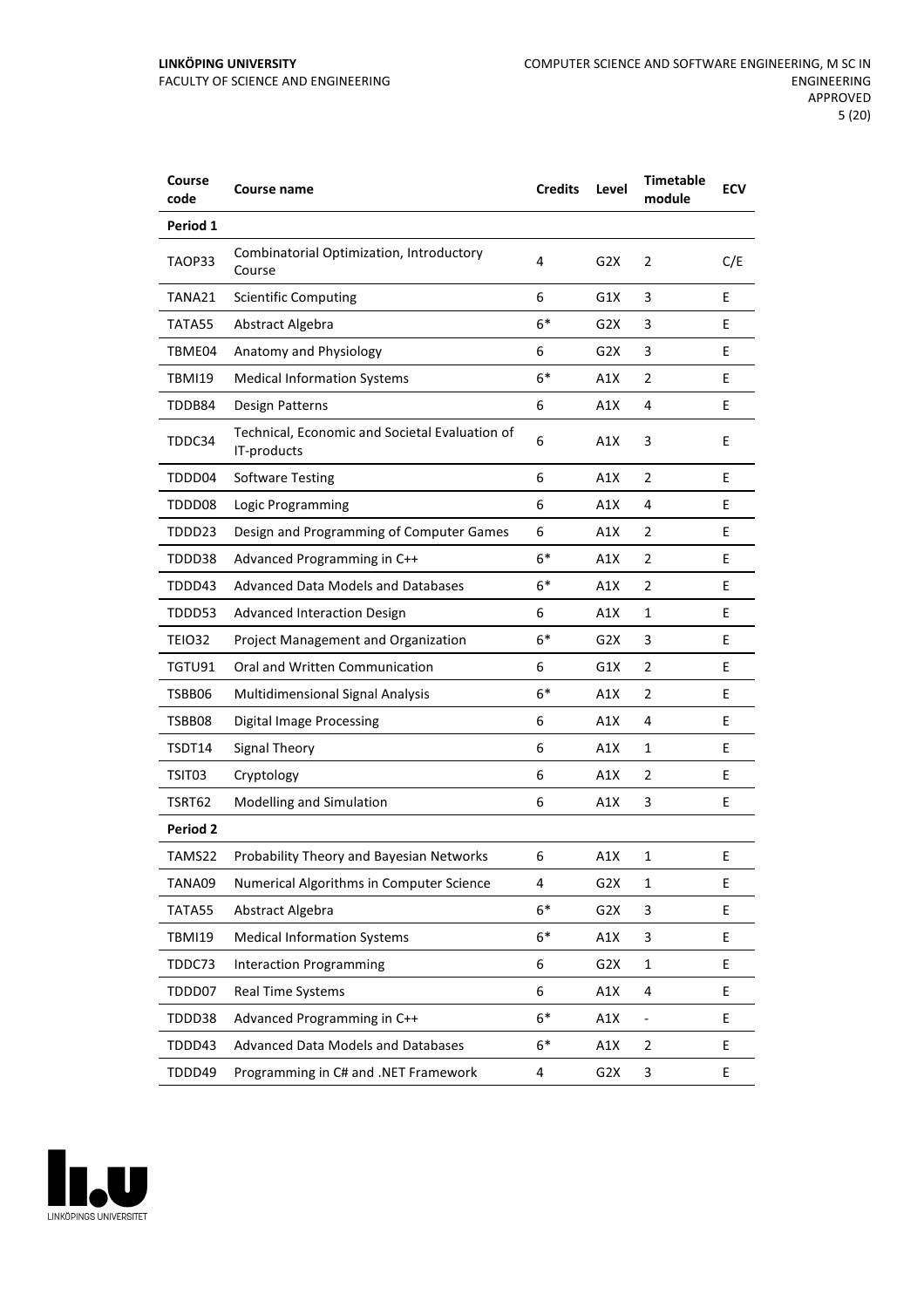| Course<br>code | Course name                                   | <b>Credits</b> | Level | <b>Timetable</b><br>module | <b>ECV</b> |
|----------------|-----------------------------------------------|----------------|-------|----------------------------|------------|
| TDDE01         | Machine Learning                              | 6              | A1X   | 1                          | E          |
| TDDE02         | Software Entrepreneurship                     | 6              | A1X   | 2                          | E          |
| TEAE01         | Industrial Economics, Basic Course            | 6              | G1X   | 2                          | E          |
| TEIM03         | Intercultural Communication                   | 4              | G1X   | 4                          | E          |
| TEIO32         | <b>Project Management and Organization</b>    | $6*$           | G2X   | 1                          | E          |
| TGTU04         | Leadership                                    | 6              | G2X   | 2                          | E          |
| TGTU49         | <b>History of Technology</b>                  | 6              | G1X   | 3                          | E          |
| TKMJ24         | <b>Environmental Engineering</b>              | 6              | G1X   | 3                          | E          |
| TSBB06         | <b>Multidimensional Signal Analysis</b>       | $6*$           | A1X   | 3                          | E          |
| TSIT02         | <b>Computer Security</b>                      | 6              | G2X   | 2                          | E          |
| TSKS11         | Networks: Models, Algorithms and Applications | 6              | G2X   | 3                          | E          |
| TSRT78         | Digital Signal Processing                     | 6              | A1X   | 2                          | E          |

#### *Specialisation: AI and Machine Learning*

| Course<br>code | Course name                             | <b>Credits</b> | Level | <b>Timetable</b><br>module | <b>ECV</b> |
|----------------|-----------------------------------------|----------------|-------|----------------------------|------------|
| Period 1       |                                         |                |       |                            |            |
| TDDC17         | Artificial Intelligence                 | 6              | G2X   | 3                          | C          |
| TBMI19         | <b>Medical Information Systems</b>      | $6*$           | A1X   | 2                          | Ε          |
| TDDD08         | Logic Programming                       | 6              | A1X   | 4                          | E          |
| TSBB06         | <b>Multidimensional Signal Analysis</b> | $6*$           | A1X   | 2                          | Ε          |
| TSBB08         | Digital Image Processing                | 6              | A1X   | 4                          | E          |
| Period 2       |                                         |                |       |                            |            |
| TDDE01         | <b>Machine Learning</b>                 | 6              | A1X   | 1                          | C          |
| <b>TBMI19</b>  | <b>Medical Information Systems</b>      | $6*$           | A1X   | 3                          | E          |
| TSBB06         | <b>Multidimensional Signal Analysis</b> | $6*$           | A1X   | 3                          | E          |
| TSRT78         | Digital Signal Processing               | 6              | A1X   | 2                          | E          |

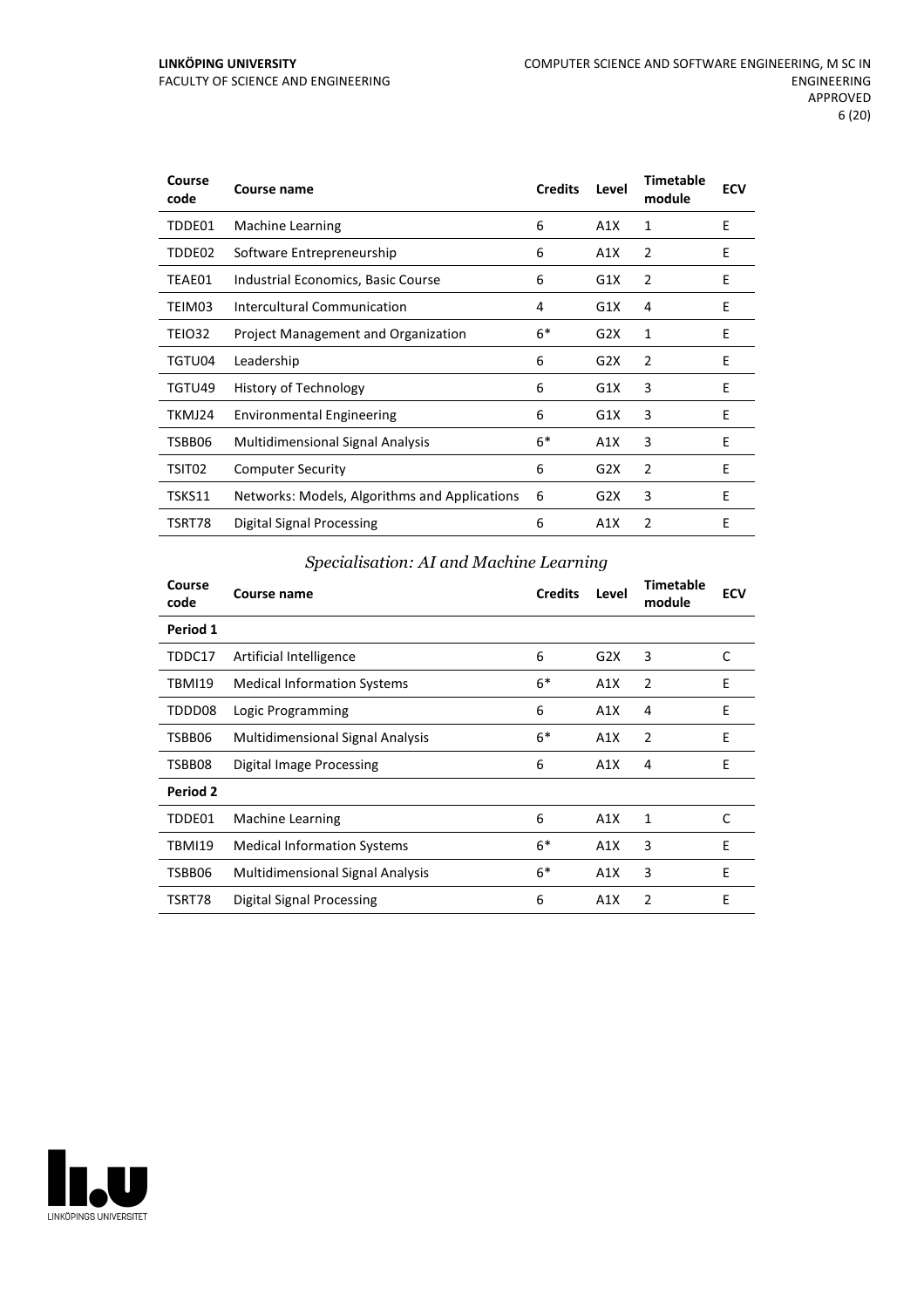| Course<br>code | Course name                              | <b>Credits</b> | Level            | <b>Timetable</b><br>module | <b>ECV</b> |
|----------------|------------------------------------------|----------------|------------------|----------------------------|------------|
| Period 1       |                                          |                |                  |                            |            |
| TDDD23         | Design and Programming of Computer Games | 6              | A1X              | $\mathcal{P}$              |            |
| TDDC17         | Artificial Intelligence                  | 6              | G2X              | 3                          | Е          |
| TDDD53         | <b>Advanced Interaction Design</b>       | 6              | A1X              | 1                          | F          |
| Period 2       |                                          |                |                  |                            |            |
| TDDC73         | Interaction Programming                  | 6              | G2X              | 1                          |            |
| TDDE02         | Software Entrepreneurship                | 6              | A <sub>1</sub> X | $\mathcal{P}$              | E          |

#### *Specialisation: Computer Games Programming*

#### *Specialisation: Industrial Economics*

| Course<br>code | Course name                                | <b>Credits</b> | Level | <b>Timetable</b><br>module | <b>ECV</b> |
|----------------|--------------------------------------------|----------------|-------|----------------------------|------------|
| Period 1       |                                            |                |       |                            |            |
| TEAE01         | Industrial Economics, Basic Course         | 6              | G1X   | $\mathcal{P}$              |            |
| <b>TEIO32</b>  | Project Management and Organization        | $6*$           | G2X   | 3                          |            |
| Period 2       |                                            |                |       |                            |            |
| TDDE02         | Software Entrepreneurship                  | 6              | A1X   | $\mathcal{P}$              |            |
| TEIO32         | <b>Project Management and Organization</b> | $6*$           | G2X   | 1                          |            |

#### *Specialisation: International Software Engineering*

| Course<br>code     | Course name                        | <b>Credits</b> | Level            | <b>Timetable</b><br>module | <b>ECV</b> |
|--------------------|------------------------------------|----------------|------------------|----------------------------|------------|
| Period 1           |                                    |                |                  |                            |            |
| TDDD62             | Internship                         | $18*$          | A1X              | $\overline{\phantom{a}}$   |            |
| Period 2           |                                    |                |                  |                            |            |
| TDDD62             | Internship                         | $18*$          | A1X              |                            |            |
| TEAE01             | Industrial Economics, Basic Course | 6              | G1X              | $\overline{2}$             | C          |
| TDEI19             | Management Control                 | 6              | A1X              | $\overline{2}$             | E          |
| TSIT <sub>02</sub> | <b>Computer Security</b>           | 6              | G <sub>2</sub> X | 2                          | Е          |

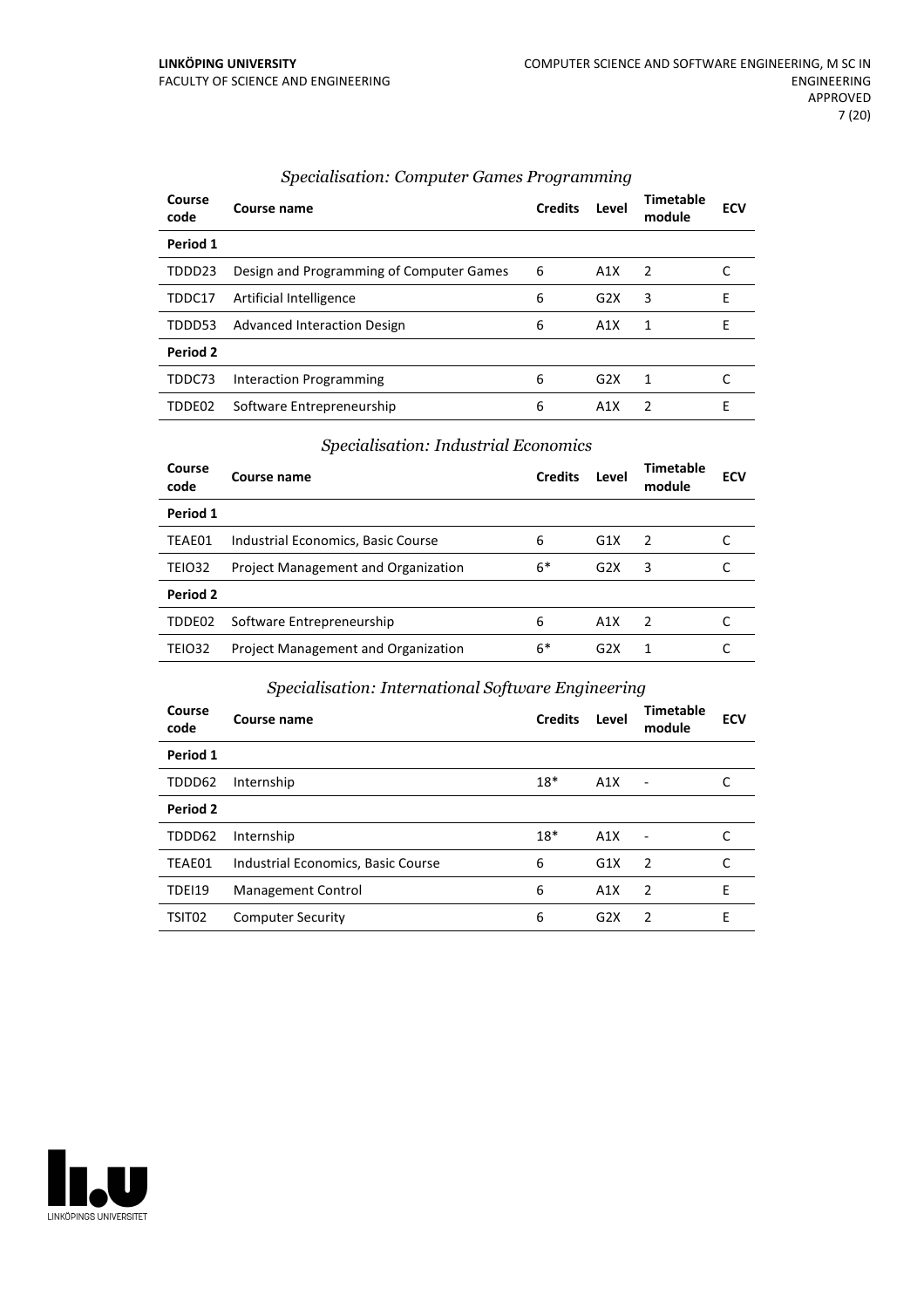| Course<br>code | <b>Course name</b>                                            | <b>Credits</b> | Level | <b>Timetable</b><br>module | <b>ECV</b> |
|----------------|---------------------------------------------------------------|----------------|-------|----------------------------|------------|
| Period 1       |                                                               |                |       |                            |            |
| TDDB84         | Design Patterns                                               | 6              | A1X   | 4                          | E          |
| TDDC34         | Technical, Economic and Societal Evaluation of<br>IT-products | 6              | A1X   | 3                          | E          |
| TDDD04         | <b>Software Testing</b>                                       | 6              | A1X   | 2                          | E          |
| Period 2       |                                                               |                |       |                            |            |
| TDDD37         | Database Technology                                           | 6              | G2X   | 1                          | E          |
| TDDE02         | Software Entrepreneurship                                     | 6              | A1X   | 2                          | E          |

#### *Specialisation: Large Scale Software Engineering*

*Specialisation: Programming and Algorithms Specialization*

| Course<br>code | Course name                                   | <b>Credits</b> | Level | <b>Timetable</b><br>module | <b>ECV</b> |
|----------------|-----------------------------------------------|----------------|-------|----------------------------|------------|
| Period 1       |                                               |                |       |                            |            |
| TDDB84         | Design Patterns                               | 6              | A1X   | 4                          | E          |
| TDDC17         | Artificial Intelligence                       | 6              | G2X   | 3                          | E          |
| TDDD04         | Software Testing                              | 6              | A1X   | $\overline{2}$             | E          |
| TDDD08         | Logic Programming                             | 6              | A1X   | 4                          | E          |
| TDDD38         | Advanced Programming in C++                   | $6*$           | A1X   | 2                          | E          |
| Period 2       |                                               |                |       |                            |            |
| TDDC90         | Software Security                             | 6              | A1X   | $\mathbf{1}$               | E          |
| TDDD37         | Database Technology                           | 6              | G2X   | 1                          | E          |
| TDDD38         | Advanced Programming in C++                   | $6*$           | A1X   |                            | E          |
| TSIT02         | <b>Computer Security</b>                      | 6              | G2X   | $\overline{2}$             | E          |
| TSKS11         | Networks: Models, Algorithms and Applications | 6              | G2X   | 3                          | E          |

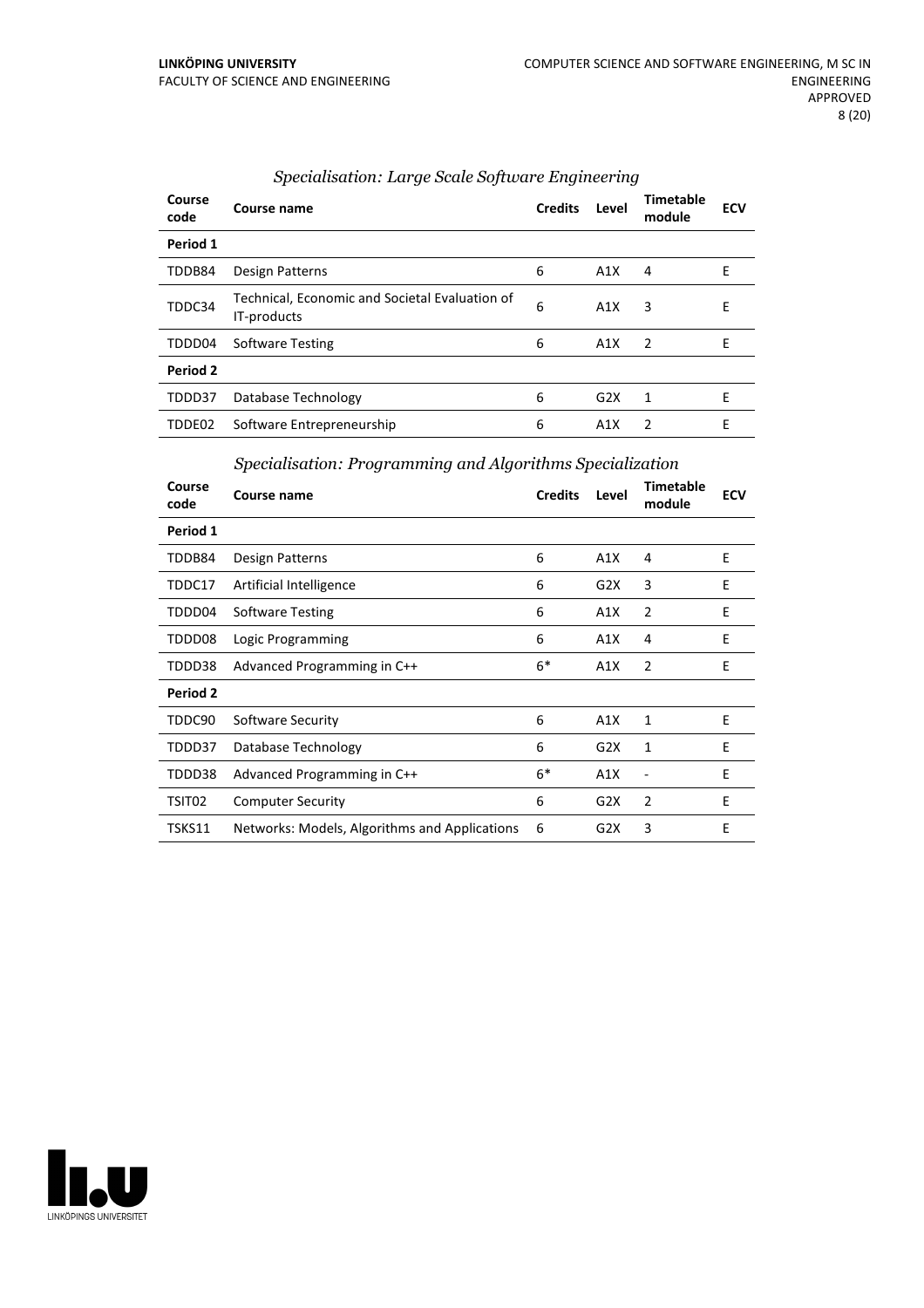| Course<br>code | Course name                          | <b>Credits</b> | Level | <b>Timetable</b><br>module | <b>ECV</b> |
|----------------|--------------------------------------|----------------|-------|----------------------------|------------|
| Period 1       |                                      |                |       |                            |            |
| TDDB84         | Design Patterns                      | 6              | A1X   | 4                          | C          |
| TDDD38         | Advanced Programming in C++          | $6*$           | A1X   | 2                          | E          |
| TDTS06         | <b>Computer Networks</b>             | 6              | G2X   | 1                          | E          |
| TSIT03         | Cryptology                           | 6              | A1X   | $\overline{2}$             | E          |
| Period 2       |                                      |                |       |                            |            |
| TDDC90         | Software Security                    | 6              | A1X   | 1                          | C          |
| TSIT02         | <b>Computer Security</b>             | 6              | G2X   | 2                          | C          |
| TDDD30         | <b>Advanced Software Engineering</b> | 6              | A1X   | 4                          | E          |
| TDDD37         | Database Technology                  | 6              | G2X   | 1                          | E          |
| TDDD38         | Advanced Programming in C++          | $6*$           | A1X   |                            | E          |

#### *Specialisation: Secure Systems*

### **Semester 8 (Spring 2019)**

| Course<br>code | Course name                                                                           | <b>Credits</b> | Level | <b>Timetable</b><br>module | <b>ECV</b> |
|----------------|---------------------------------------------------------------------------------------|----------------|-------|----------------------------|------------|
| Period 1       |                                                                                       |                |       |                            |            |
| TAOP07         | Introduction to Optimization                                                          | 6              | G1X   | 3                          | C/E        |
| TANA15         | Numerical Linear Algebra                                                              | 6              | A1X   | 1                          | E          |
| TATA53         | Linear Algebra, Honours Course                                                        | $6*$           | G2X   | $\overline{\phantom{a}}$   | E          |
| TATA54         | Number Theory                                                                         | $6*$           | G2X   | 3                          | E          |
| TATA64         | Graph Theory                                                                          | $6*$           | A1X   | $\overline{2}$             | E          |
| <b>TBMI26</b>  | Neural Networks and Learning Systems                                                  | 6              | A1X   | 2                          | E          |
| TDDA69         | Data and Program Structures                                                           | $6*$           | G2X   | 3                          | E          |
| TDDD17         | Information Security, Second Course                                                   | $6*$           | A1X   | 4                          | E          |
| TDDD20         | Design and Analysis of Algorithms                                                     | 6              | A1X   | 3                          | E          |
| TDDD25         | <b>Distributed Systems</b>                                                            | 6              | A1X   | 2                          | E          |
| TDDD38         | Advanced Programming in C++                                                           | $6*$           | A1X   | $\overline{2}$             | E          |
| TDDD41         | Data Mining - Clustering and Association<br>Analysis                                  | 6              | A1X   | 3                          | E          |
| TDDD57         | <b>Physical Interaction and Game Programming</b>                                      | 6              | A1X   | $\mathbf{1}$               | E          |
| TDDD75         | <b>Effect-Driven Development and Human-</b><br>Centered Design of Interactive Systems | 6              | G2X   | 3                          | E          |

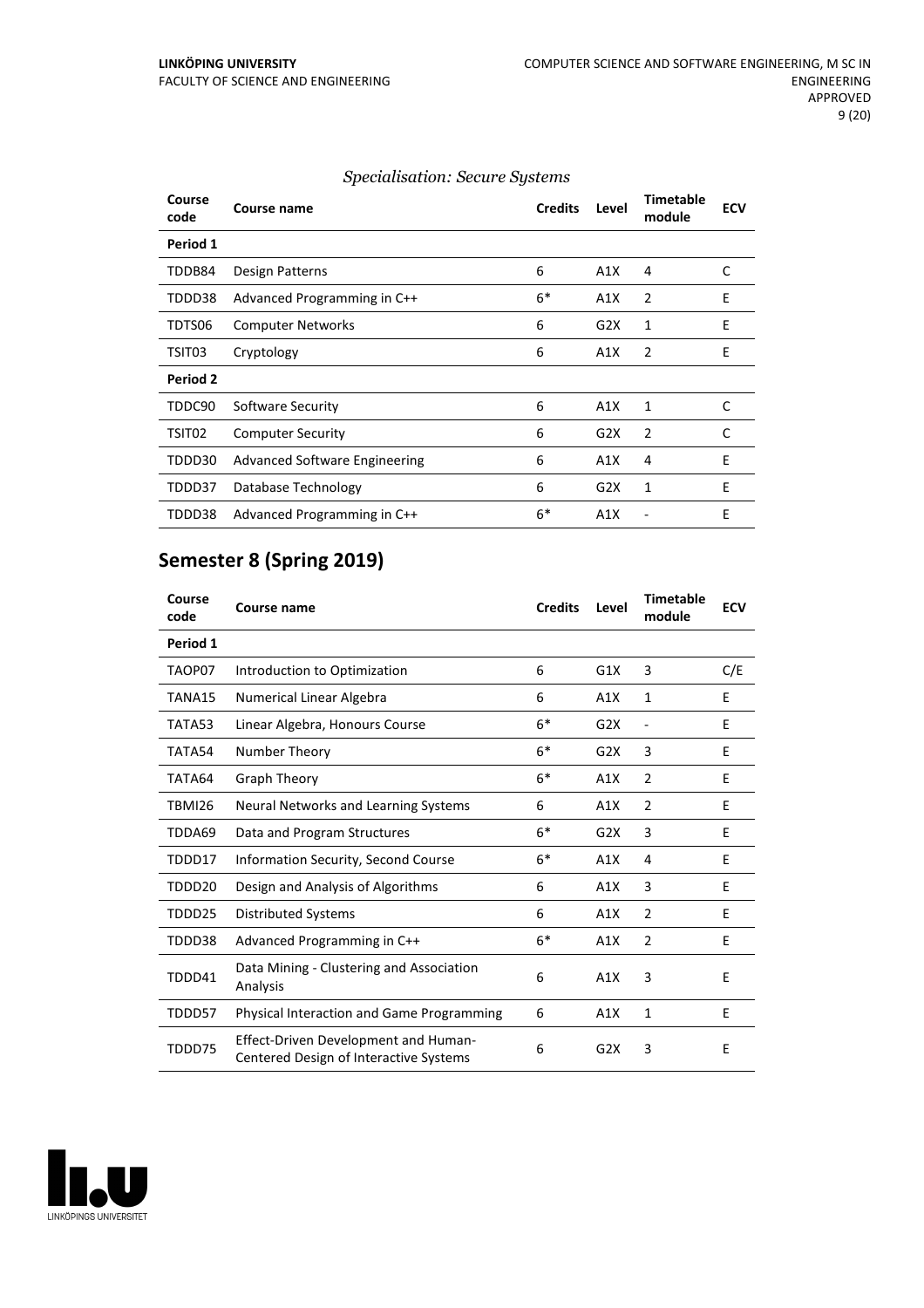#### **LINKÖPING UNIVERSITY** FACULTY OF SCIENCE AND ENGINEERING

| Course<br>code  | Course name                                                    | <b>Credits</b> | Level            | <b>Timetable</b><br>module | <b>ECV</b> |
|-----------------|----------------------------------------------------------------|----------------|------------------|----------------------------|------------|
| TDDD95          | Algorithmic Problem Solving                                    | $6*$           | A1X              | 1                          | E          |
| TDDD97          | Web Programming                                                | 6              | G2X              | 3                          | E          |
| TDDE05          | Al Robotics                                                    | $6*$           | A1X              | 4                          | E          |
| TDDE06          | Large-Scale Software Development - Structures<br>and Processes | $6*$           | A1X              | 4                          | E          |
| TDDE09          | <b>Natural Language Processing</b>                             | 6              | A1X              | 2                          | E          |
| TDDE46          | Software Quality                                               | $6*$           | A1X              | 2                          | E          |
| TDTS07          | System Design and Methodology                                  | 6              | A1X              | $\mathbf{1}$               | E          |
| TDTS21          | <b>Advanced Networking</b>                                     | $6*$           | A1X              | $\mathbf{1}$               | E          |
| TEIE88          | Computer Law                                                   | 4              | G1X              | $\mathbf{1}$               | E          |
| TEIO13          | Leadership and Organizational Change                           | 6              | A1X              | 4                          | E          |
| <b>TEIO94</b>   | Entrepreneurship and Idea Development                          | $6*$           | G <sub>2</sub> X | 4                          | E          |
| TGTU01          | <b>Technology and Ethics</b>                                   | 6              | G1X              | 1                          | E          |
| TKMJ15          | <b>Environmental Management Strategies</b>                     | 6              | G1X              | 3                          | E          |
| <b>TNM048</b>   | <b>Information Visualisation</b>                               | 6              | A1X              | 3                          | E          |
| TSBK07          | <b>Computer Graphics</b>                                       | $6*$           | A1X              | 4                          | E          |
| TSBK08          | Data Compression                                               | 6              | A1X              | $\overline{2}$             | E          |
| TSRT07          | Industrial Control Systems                                     | 6              | A1X              | $\overline{2}$             | E          |
| <b>Period 2</b> |                                                                |                |                  |                            |            |
| TATA53          | Linear Algebra, Honours Course                                 | $6*$           | G <sub>2</sub> X | ÷,                         | E          |
| TATA54          | Number Theory                                                  | $6*$           | G2X              | 1                          | E          |
| TATA64          | <b>Graph Theory</b>                                            | $6*$           | A1X              | $\overline{2}$             | E          |
| TDDA69          | Data and Program Structures                                    | $6*$           | G2X              | 1                          | E          |
| TDDC78          | Programming of Parallel Computers - Methods<br>and Tools       | 6              | A1X              | 3                          | E          |
| TDDD17          | Information Security, Second Course                            | $6*$           | A1X              | 4                          | E          |
| TDDD27          | <b>Advanced Web Programming</b>                                | 6              | A1X              | 3                          | E          |
| TDDD29          | IT-Project Management                                          | 6              | A1X              | 3                          | E.         |
| TDDD38          | Advanced Programming in C++                                    | $6*$           | A1X              | $\blacksquare$             | E.         |
| TDDD48          | <b>Automated Planning</b>                                      | 6              | A1X              | $\mathbf{1}$               | E          |
| TDDD95          | Algorithmic Problem Solving                                    | $6*$           | A1X              | 4                          | E.         |
| TDDE05          | Al Robotics                                                    | 6*             | A1X              | 4                          | E          |

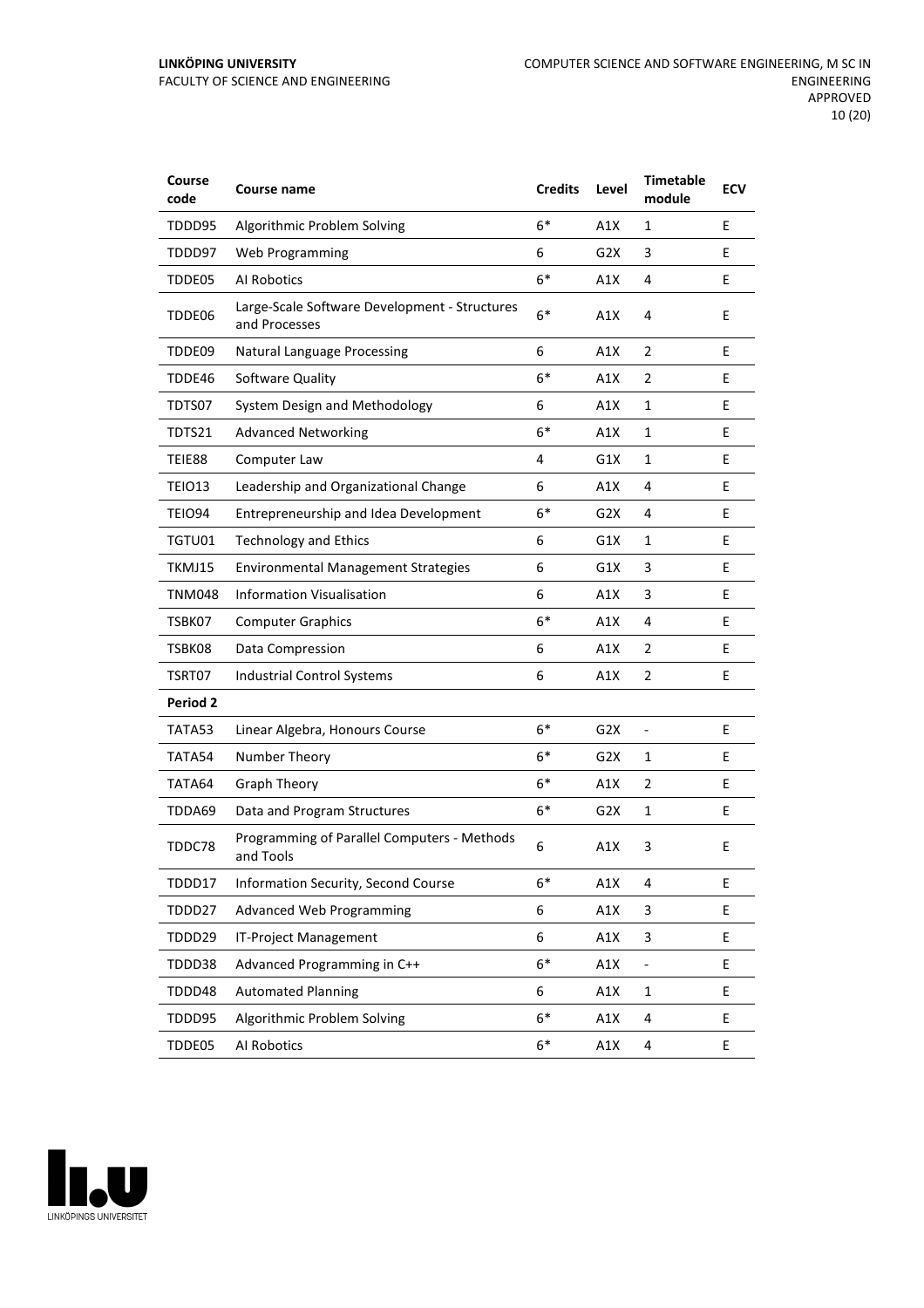#### **LINKÖPING UNIVERSITY** FACULTY OF SCIENCE AND ENGINEERING

| Course<br>code | <b>Course name</b>                                             | <b>Credits</b> | Level | <b>Timetable</b><br>module | <b>ECV</b> |
|----------------|----------------------------------------------------------------|----------------|-------|----------------------------|------------|
| TDDE06         | Large-Scale Software Development - Structures<br>and Processes | $6*$           | A1X   | 4                          | E          |
| TDDE07         | <b>Bayesian Learning</b>                                       | 6              | A1X   | $\overline{2}$             | E          |
| TDDE31         | <b>Big Data Analytics</b>                                      | 6              | A1X   | 3                          | E          |
| TDDE34         | Software Verification                                          | 6              | A1X   | $\mathbf{1}$               | Ε          |
| TDDE41         | Software Architectures                                         | 6              | A1X   | $\mathbf{1}$               | E          |
| TDDE46         | Software Quality                                               | $6*$           | A1X   | $\overline{2}$             | E          |
| TDTS21         | <b>Advanced Networking</b>                                     | $6*$           | A1X   | $\mathbf{1}$               | E          |
| TEAE13         | Civil and Commercial Law                                       | 6              | G1X   | $\overline{2}$             | E          |
| TEIE44         | Intellectual Property Rights                                   | 4              | G1X   | $\mathbf{1}$               | E          |
| TEIO06         | Innovative Entrepreneurship                                    | 6              | A1X   | $\overline{2}$             | E          |
| TEIO94         | Entrepreneurship and Idea Development                          | $6*$           | G2X   | 4                          | E          |
| TGTU83         | Philosophy of Science                                          | 6              | G1X   | 4                          | E          |
| <b>TNM079</b>  | <b>Modelling and Animation</b>                                 | 6              | A1X   | $\overline{2}$             | E          |
| TSBK07         | <b>Computer Graphics</b>                                       | $6*$           | A1X   | $\mathbf{1}$               | E          |
| TSFS06         | Diagnosis and Supervision                                      | 6              | A1X   | $\mathbf{1}$               | E          |
| TSRT14         | <b>Sensor Fusion</b>                                           | 6              | A1X   | 2                          | Ε          |

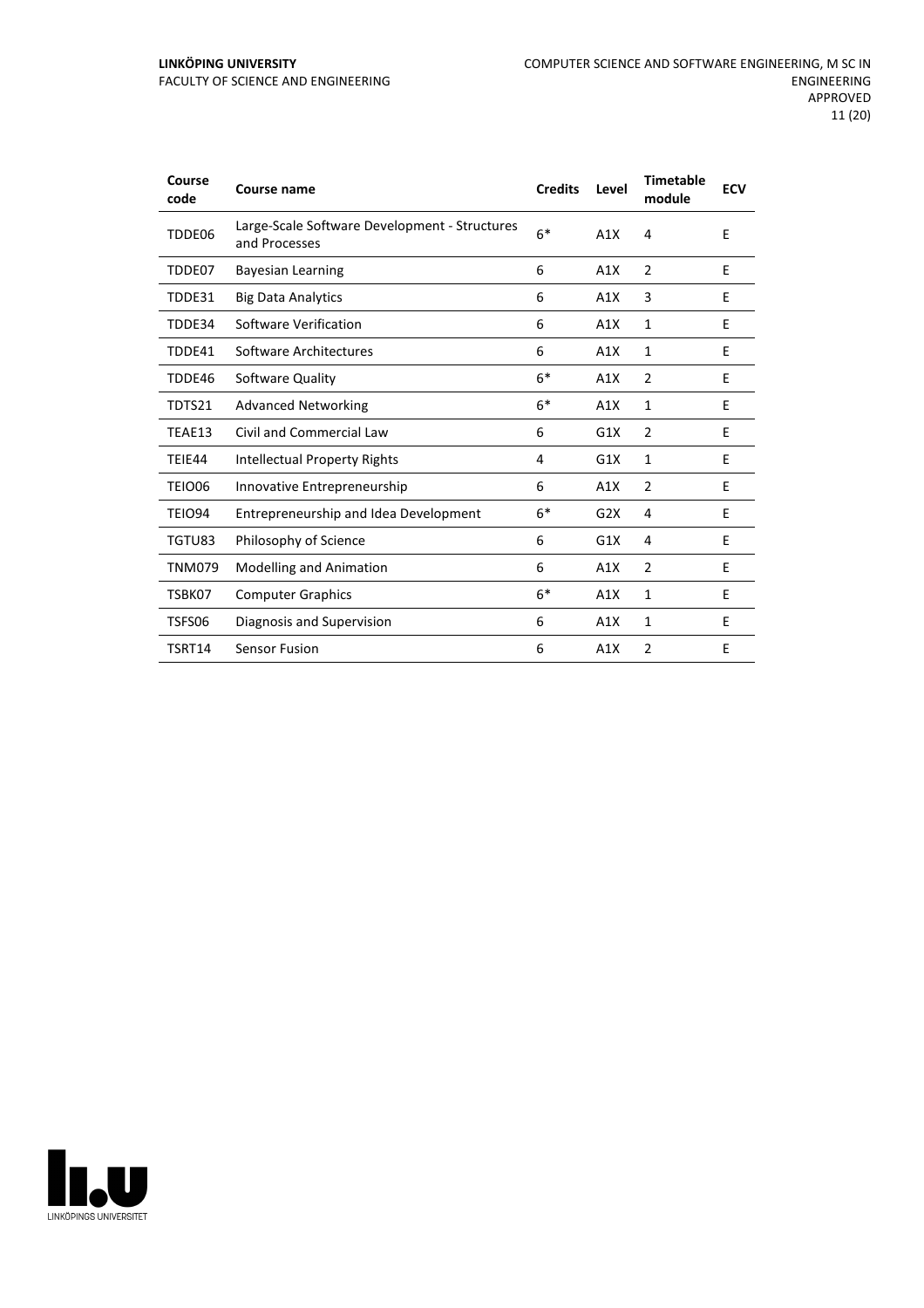| Course<br>code | Course name                                          | <b>Credits</b> | Level | <b>Timetable</b><br>module | <b>ECV</b> |
|----------------|------------------------------------------------------|----------------|-------|----------------------------|------------|
| Period 1       |                                                      |                |       |                            |            |
| <b>TBMI26</b>  | Neural Networks and Learning Systems                 | 6              | A1X   | 2                          | E          |
| TDDD20         | Design and Analysis of Algorithms                    | 6              | A1X   | 3                          | E          |
| TDDD41         | Data Mining - Clustering and Association<br>Analysis | 6              | A1X   | 3                          | E          |
| TDDD95         | Algorithmic Problem Solving                          | $6*$           | A1X   | 1                          | E          |
| TDDE05         | Al Robotics                                          | $6*$           | A1X   | 4                          | E          |
| TDDE09         | <b>Natural Language Processing</b>                   | 6              | A1X   | 2                          | E          |
| TSRT07         | <b>Industrial Control Systems</b>                    | 6              | A1X   | $\overline{2}$             | E          |
| Period 2       |                                                      |                |       |                            |            |
| TDDD48         | <b>Automated Planning</b>                            | 6              | A1X   | 1                          | E          |
| TDDD95         | Algorithmic Problem Solving                          | $6*$           | A1X   | 4                          | E          |
| TDDE05         | Al Robotics                                          | $6*$           | A1X   | 4                          | E          |
| TDDE07         | <b>Bayesian Learning</b>                             | 6              | A1X   | 2                          | E          |
| TDDE31         | <b>Big Data Analytics</b>                            | 6              | A1X   | 3                          | E          |
| TSFS06         | Diagnosis and Supervision                            | 6              | A1X   | $\mathbf{1}$               | E          |
| TSRT14         | <b>Sensor Fusion</b>                                 | 6              | A1X   | $\overline{2}$             | E          |

#### *Specialisation: AI and Machine Learning*

#### *Specialisation: Computer Games Programming*

| Course<br>code  | Course name                                      | <b>Credits</b> | Level | <b>Timetable</b><br>module | <b>ECV</b> |
|-----------------|--------------------------------------------------|----------------|-------|----------------------------|------------|
| Period 1        |                                                  |                |       |                            |            |
| TDDD57          | <b>Physical Interaction and Game Programming</b> | 6              | A1X   | 1                          |            |
| TSBK07          | <b>Computer Graphics</b>                         | 6*             | A1X   | 4                          |            |
| TBMI26          | Neural Networks and Learning Systems             | 6              | A1X   | 2                          | F          |
| <b>Period 2</b> |                                                  |                |       |                            |            |
| TSBK07          | <b>Computer Graphics</b>                         | 6*             | A1X   | 1                          |            |
| <b>TNM079</b>   | <b>Modelling and Animation</b>                   | 6              | A1X   | $\mathcal{P}$              | Е          |

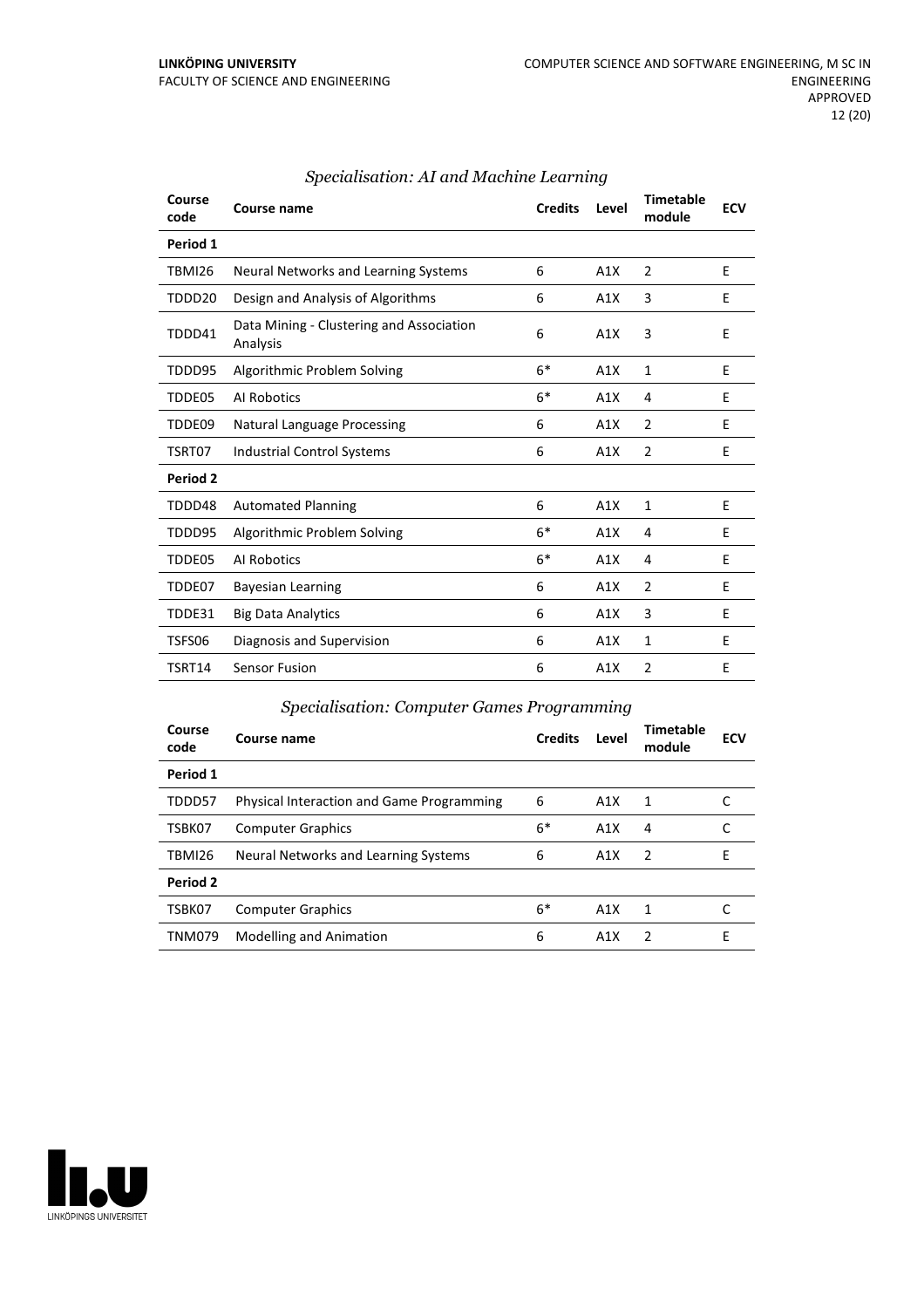#### *Specialisation: Industrial Economics*

| Course<br>code | Course name                          | <b>Credits</b> | Level | <b>Timetable</b><br>module | <b>ECV</b> |
|----------------|--------------------------------------|----------------|-------|----------------------------|------------|
| Period 1       |                                      |                |       |                            |            |
| TEIO13         | Leadership and Organizational Change | 6              | A1X   | 4                          |            |
| Period 2       |                                      |                |       |                            |            |
| TEIO06         | Innovative Entrepreneurship          | 6              | A1X   |                            |            |

## *Specialisation: Large Scale Software Engineering*

| Course<br>code | Course name                                                    | <b>Credits</b> | Level | <b>Timetable</b><br>module | <b>ECV</b> |
|----------------|----------------------------------------------------------------|----------------|-------|----------------------------|------------|
| Period 1       |                                                                |                |       |                            |            |
| TDDE06         | Large-Scale Software Development - Structures<br>and Processes | $6*$           | A1X   | 4                          | Е          |
| TDDE46         | Software Quality                                               | $6*$           | A1X   | 2                          | E          |
| Period 2       |                                                                |                |       |                            |            |
| TDDE06         | Large-Scale Software Development - Structures<br>and Processes | $6*$           | A1X   | 4                          | E          |
| TDDE34         | Software Verification                                          | 6              | A1X   | 1                          | E          |
| TDDE41         | Software Architectures                                         | 6              | A1X   | 1                          | E          |
| TDDE46         | Software Quality                                               | $6*$           | A1X   | 2                          | E          |

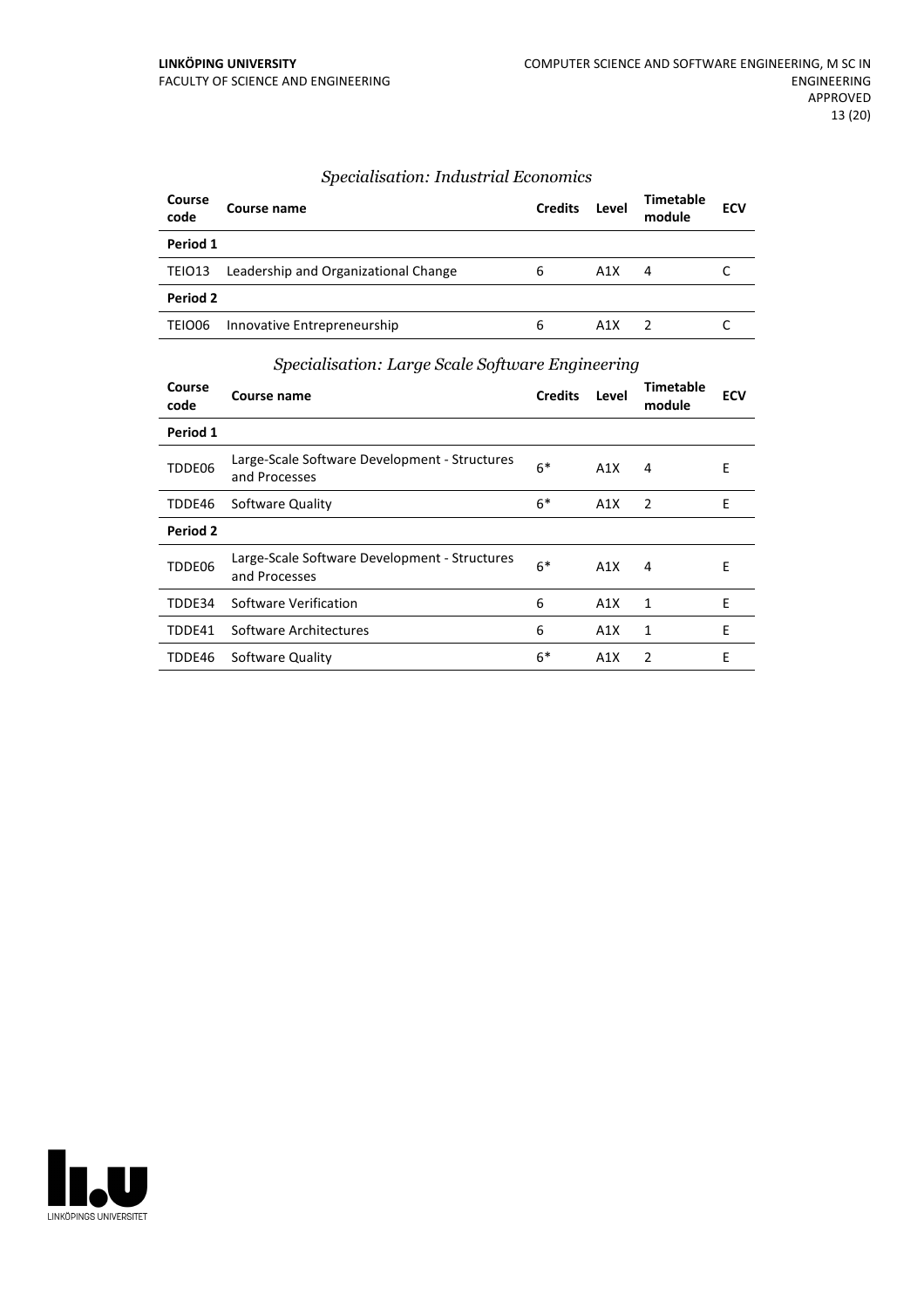| Course<br>code | Course name                                              | <b>Credits</b> | Level | <b>Timetable</b><br>module | <b>ECV</b> |
|----------------|----------------------------------------------------------|----------------|-------|----------------------------|------------|
| Period 1       |                                                          |                |       |                            |            |
| TDDA69         | Data and Program Structures                              | $6*$           | G2X   | 3                          | E          |
| TDDD20         | Design and Analysis of Algorithms                        | 6              | A1X   | 3                          | E          |
| TDDD38         | Advanced Programming in C++                              | $6*$           | A1X   | $\overline{2}$             | E          |
| TDDD41         | Data Mining - Clustering and Association<br>Analysis     | 6              | A1X   | 3                          | E          |
| TDDD95         | Algorithmic Problem Solving                              | $6*$           | A1X   | $\mathbf{1}$               | E          |
| TDDE09         | <b>Natural Language Processing</b>                       | 6              | A1X   | 2                          | E          |
| Period 2       |                                                          |                |       |                            |            |
| TDDA69         | Data and Program Structures                              | $6*$           | G2X   | $\mathbf{1}$               | E          |
| TDDC78         | Programming of Parallel Computers - Methods<br>and Tools | 6              | A1X   | 3                          | E          |
| TDDD14         | Formal Languages and Automata Theory                     | 6              | G2X   | $\overline{2}$             | E          |
| TDDD38         | Advanced Programming in C++                              | $6*$           | A1X   | $\overline{a}$             | E          |
| TDDD95         | Algorithmic Problem Solving                              | $6*$           | A1X   | 4                          | E          |
| TDDE34         | Software Verification                                    | 6              | A1X   | 1                          | E          |
| TDDE41         | Software Architectures                                   | 6              | A1X   | 1                          | E          |

#### *Specialisation: Programming and Algorithms Specialization*

#### *Specialisation: Secure Systems*

| Course<br>code | Course name                         | <b>Credits</b> | Level | <b>Timetable</b><br>module | <b>ECV</b> |
|----------------|-------------------------------------|----------------|-------|----------------------------|------------|
| Period 1       |                                     |                |       |                            |            |
| TDDD17         | Information Security, Second Course | $6*$           | A1X   | 4                          | C          |
| TDDD38         | Advanced Programming in C++         | $6*$           | A1X   | 2                          | E          |
| TDDD97         | Web Programming                     | 6              | G2X   | 3                          | E          |
| TDDE46         | Software Quality                    | $6*$           | A1X   | 2                          | E          |
| TDTS21         | <b>Advanced Networking</b>          | $6*$           | A1X   | 1                          | E          |
| Period 2       |                                     |                |       |                            |            |
| TDDD17         | Information Security, Second Course | $6*$           | A1X   | 4                          | C          |
| TDDD27         | <b>Advanced Web Programming</b>     | 6              | A1X   | 3                          | E          |
| TDDD38         | Advanced Programming in C++         | $6*$           | A1X   |                            | E          |
| TDDE46         | Software Quality                    | $6*$           | A1X   | 2                          | E          |
| TDTS21         | <b>Advanced Networking</b>          | $6*$           | A1X   | 1                          | E          |

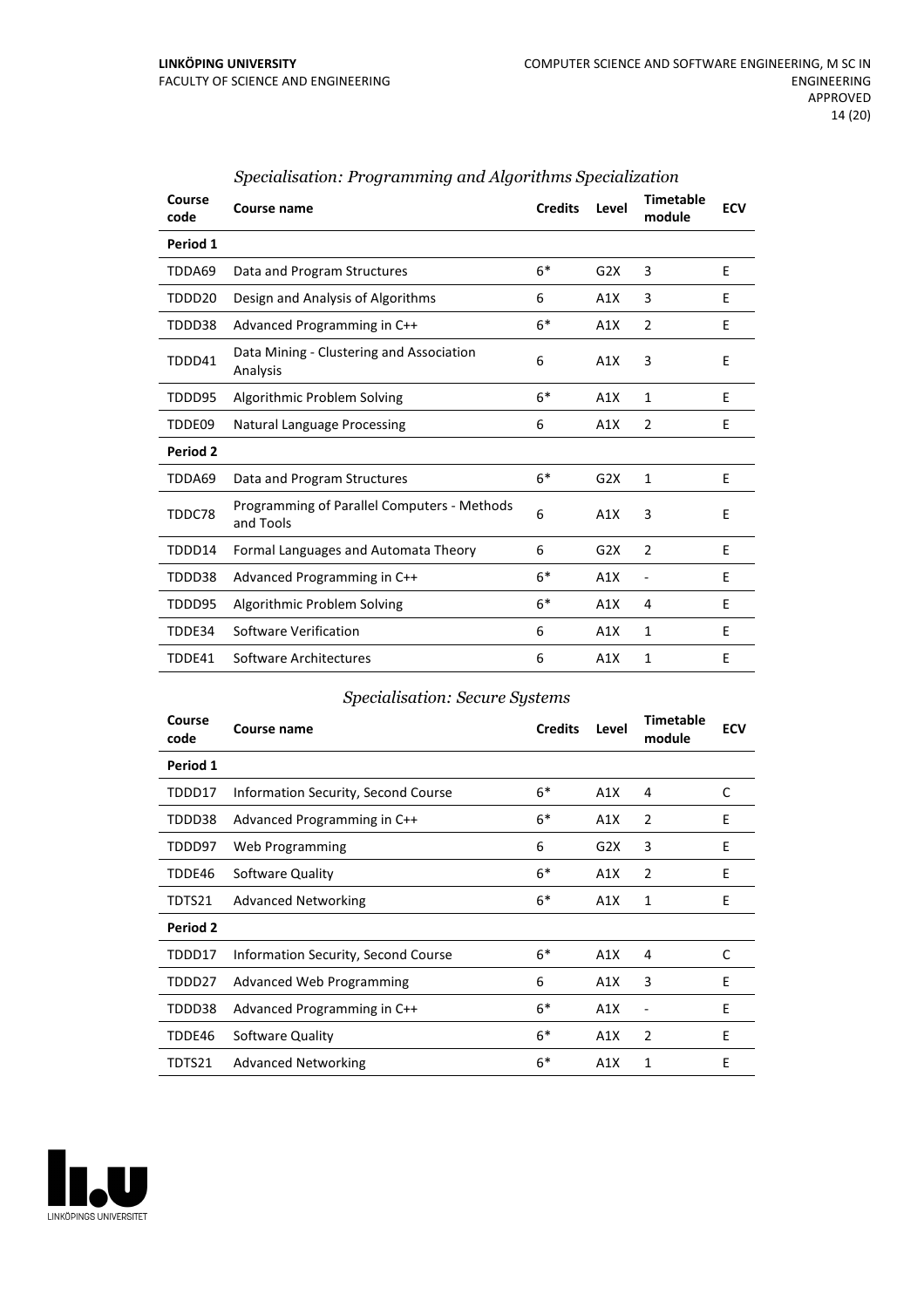### **Semester 9 (Autumn 2019)**

| Course<br>code | Course name                                                                     | <b>Credits</b> | Level | Timetable<br>module | <b>ECV</b>   |
|----------------|---------------------------------------------------------------------------------|----------------|-------|---------------------|--------------|
| Period 1       |                                                                                 |                |       |                     |              |
| TDDD53         | <b>Advanced Interaction Design</b>                                              | 6              | A1X   | 1                   | E            |
| TDDE14         | Large-Scale Software Development:<br><b>Contributions and Evolution</b>         | $6*$           | A1X   | 4                   | E            |
| TDDE15         | <b>Advanced Machine Learning</b>                                                | 6              | A1X   | 1                   | E            |
| TDDE19         | Advanced Project Course - AI and Machine<br>Learning                            | $6*$           | A1X   | 4                   | E            |
| TDDE20         | Advanced Project Course - Game, App and<br>Web Development                      | $6*$           | A1X   | 4                   | Е            |
| TDDE21         | Advanced Project Course: Secure Distributed<br>and Embedded Systems             | $6*$           | A1X   | 4                   | E            |
| TDEI13         | <b>Enterprise Resource Planning Systems: Process</b><br>and Implementation      | 6              | A1X   | 2                   | E            |
| TDEI72         | Strategy and Digitisation - Technology,<br><b>Standards and Network Effects</b> | 6              | A1X   | 4                   | E            |
| TEIM11         | <b>Industrial Marketing</b>                                                     | 6              | G2X   | 3                   | E            |
| TEIO90         | <b>Innovation Management</b>                                                    | 6              | A1X   | 2                   | E            |
| TNCG15         | Advanced Global Illumination and Rendering                                      | 6              | A1X   | 4                   | E            |
| TNM067         | <b>Scientific Visualization</b>                                                 | 6              | A1X   | 3                   | Е            |
| TNM095         | Artificial Intelligence for Interactive Media                                   | 6              | A1X   | 2                   | E            |
| TSBB17         | Visual Object Recognition and Detection                                         | 6              | A1X   | 2                   | E            |
| TSBK03         | <b>Advanced Game Programming</b>                                                | $6*$           | A1X   | 1                   | E            |
| TSFS12         | Autonomous Vehicles - Planning, Control, and<br>Learning Systems                | 6              | A1X   | 1                   | E            |
| TSIN01         | <b>Information Networks</b>                                                     | 6              | A1X   | 3                   | E            |
| TSKS12         | Modern Channel Coding, Inference and<br>Learning                                | 6              | A1X   | 1                   | Ε            |
| Period 2       |                                                                                 |                |       |                     |              |
| TDDD89         | <b>Scientific Method</b>                                                        | 6              | A1X   | 3                   | $\mathsf{C}$ |
| TAOP61         | <b>Optimization of Realistic Complex Systems</b>                                | 6              | A1X   | 3                   | E            |
| <b>TBMI02</b>  | <b>Medical Image Analysis</b>                                                   | 6              | A1X   | $\mathbf{1}$        | E            |
| TDDB44         | <b>Compiler Construction</b>                                                    | 6              | A1X   | 1                   | E            |
| TDDC90         | Software Security                                                               | 6              | A1X   | $\mathbf 1$         | E            |

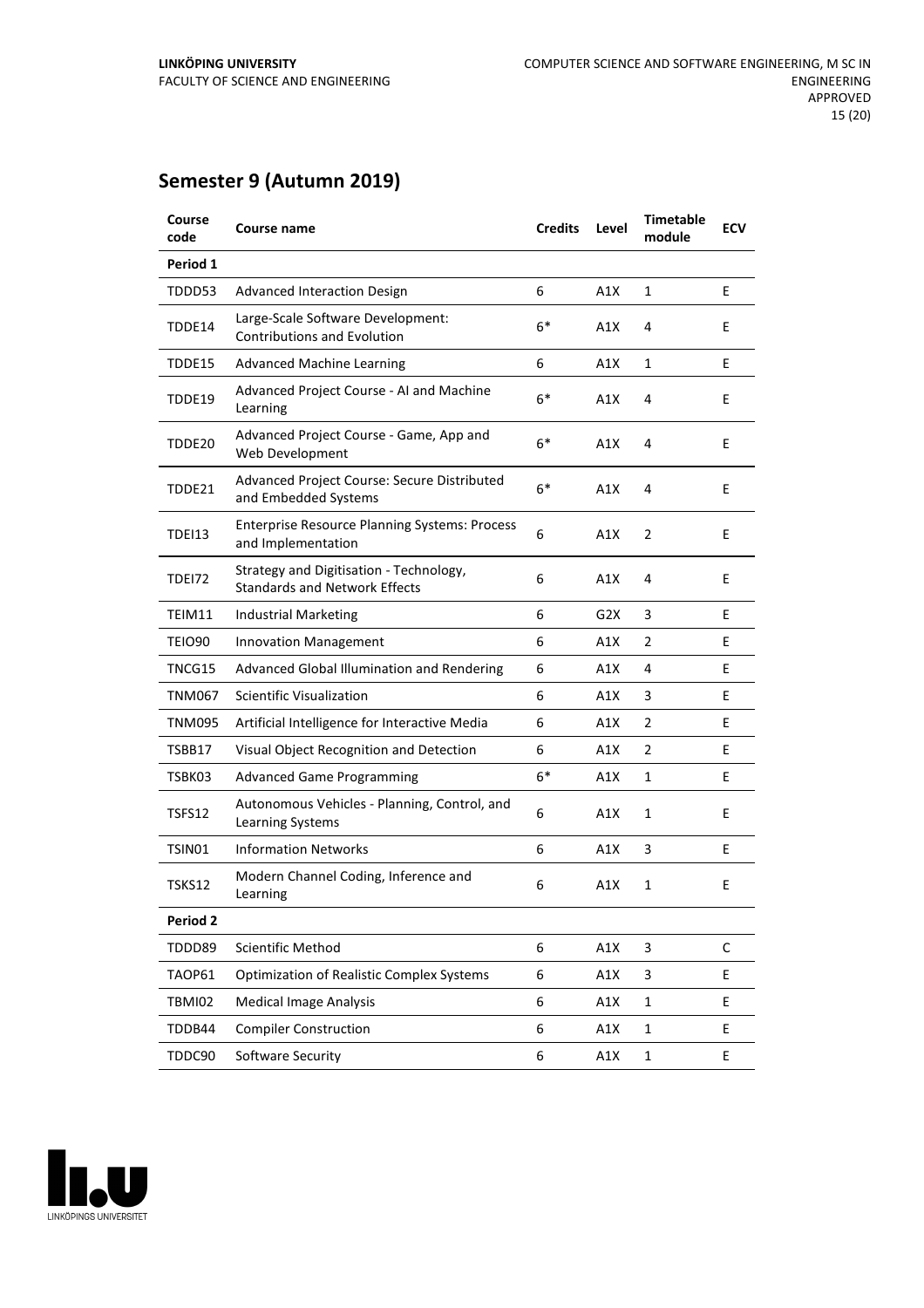| Course<br>code     | Course name                                                             | <b>Credits</b> | Level | <b>Timetable</b><br>module | <b>ECV</b> |
|--------------------|-------------------------------------------------------------------------|----------------|-------|----------------------------|------------|
| TDDD56             | Multicore and GPU Programming                                           | 6              | A1X   | $\overline{2}$             | E          |
| TDDE13             | Multi Agent Systems                                                     | 6              | A1X   | 1                          | E          |
| TDDE14             | Large-Scale Software Development:<br><b>Contributions and Evolution</b> | $6*$           | A1X   | 4                          | E          |
| TDDE16             | <b>Text Mining</b>                                                      | 6              | A1X   | 2                          | E          |
| TDDE19             | Advanced Project Course - AI and Machine<br>Learning                    | $6*$           | A1X   | 4                          | E          |
| TDDE20             | Advanced Project Course - Game, App and<br>Web Development              | $6*$           | A1X   | 4                          | E          |
| TDDE21             | Advanced Project Course: Secure Distributed<br>and Embedded Systems     | $6*$           | A1X   | 4                          | E          |
| <b>TNM086</b>      | <b>Virtual Reality Techniques</b>                                       | 6              | A1X   | $\overline{2}$             | E          |
| TSBK03             | <b>Advanced Game Programming</b>                                        | $6*$           | A1X   |                            | E          |
| TSIN <sub>02</sub> | Internetworking                                                         | 6              | A1X   | 1                          | E          |

*Specialisation: AI and Machine Learning*

| Course<br>code | Course name                                                      | <b>Credits</b> | Level | <b>Timetable</b><br>module | <b>ECV</b> |
|----------------|------------------------------------------------------------------|----------------|-------|----------------------------|------------|
| Period 1       |                                                                  |                |       |                            |            |
| TDDE19         | Advanced Project Course - AI and Machine<br>Learning             | $6*$           | A1X   | 4                          | C          |
| TDDE15         | <b>Advanced Machine Learning</b>                                 | 6              | A1X   | 1                          | E          |
| TSBB17         | Visual Object Recognition and Detection                          | 6              | A1X   | 2                          | E          |
| TSFS12         | Autonomous Vehicles - Planning, Control, and<br>Learning Systems | 6              | A1X   | 1                          | E          |
| TSRT62         | Modelling and Simulation                                         | 6              | A1X   | 3                          | E          |
| Period 2       |                                                                  |                |       |                            |            |
| TDDE19         | Advanced Project Course - AI and Machine<br>Learning             | $6*$           | A1X   | 4                          | C          |
| TDDE13         | Multi Agent Systems                                              | 6              | A1X   | 1                          | E          |
| TDDE16         | <b>Text Mining</b>                                               | 6              | A1X   | 2                          | E          |

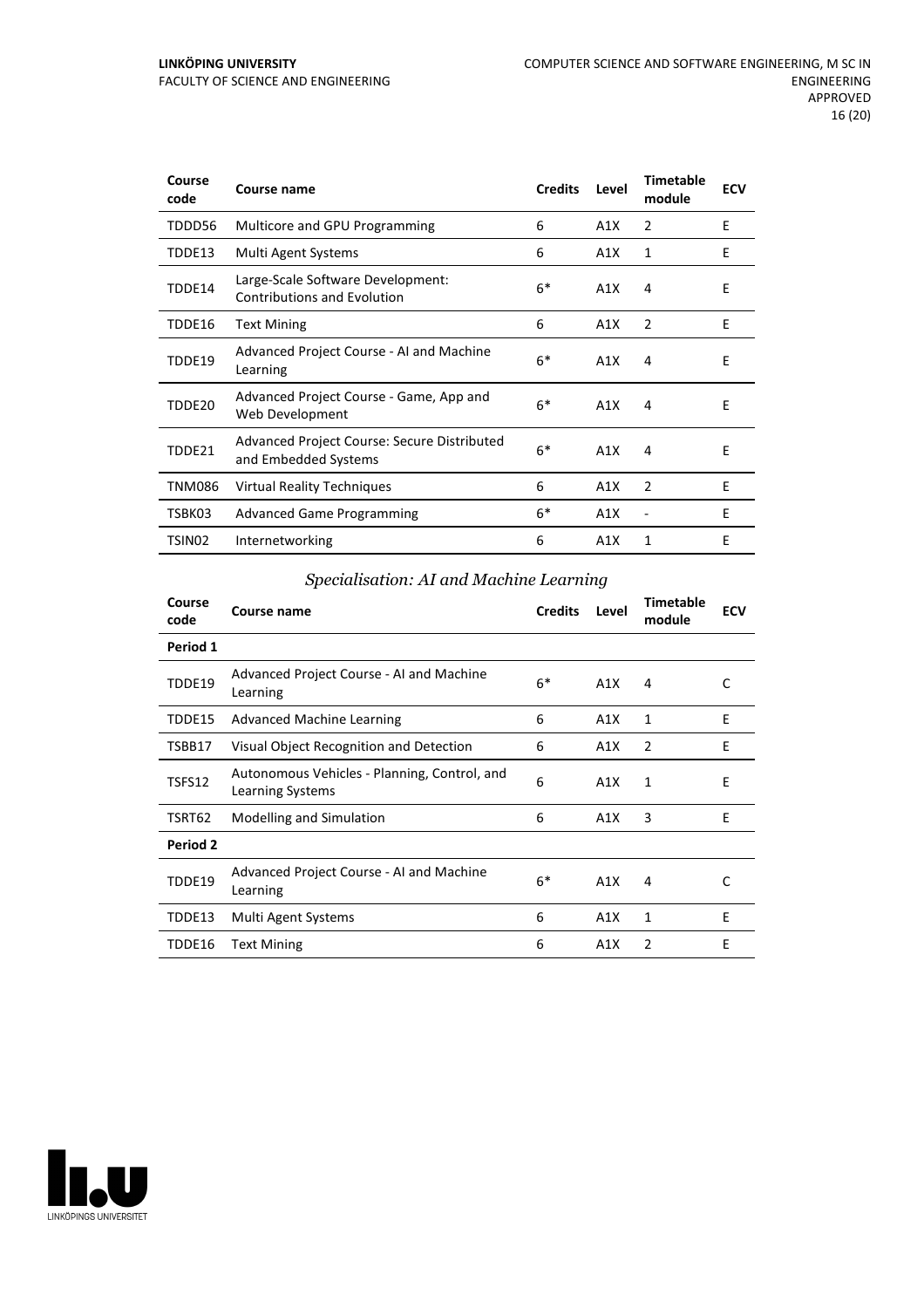| Course<br>code | Course name                                                | <b>Credits</b> | Level | Timetable<br>module | <b>ECV</b> |
|----------------|------------------------------------------------------------|----------------|-------|---------------------|------------|
| Period 1       |                                                            |                |       |                     |            |
| TSBK03         | <b>Advanced Game Programming</b>                           | $6*$           | A1X   | 1                   | C          |
| TDDE20         | Advanced Project Course - Game, App and Web<br>Development | $6*$           | A1X   | 4                   | E          |
| TNCG15         | Advanced Global Illumination and Rendering                 | 6              | A1X   | 4                   | F          |
| TSBB11         | Images and Graphics, Project Course CDIO                   | $12*$          | A1X   | 4                   | F          |
| Period 2       |                                                            |                |       |                     |            |
| TSBK03         | <b>Advanced Game Programming</b>                           | $6*$           | A1X   |                     | C          |
| TDDE20         | Advanced Project Course - Game, App and Web<br>Development | $6*$           | A1X   | 4                   | F          |
| TSBB11         | Images and Graphics, Project Course CDIO                   | $12*$          | A1X   | 4                   | E          |
| TSIN02         | Internetworking                                            | 6              | A1X   | 1                   | Ε          |

#### *Specialisation: Computer Games Programming*

#### *Specialisation: Industrial Economics*

| Course<br>code     | Course name                                                                     | <b>Credits</b> | Level | Timetable<br>module | <b>ECV</b> |
|--------------------|---------------------------------------------------------------------------------|----------------|-------|---------------------|------------|
| Period 1           |                                                                                 |                |       |                     |            |
| TEIM11             | <b>Industrial Marketing</b>                                                     | 6              | G2X   | 3                   |            |
| TEIO <sub>90</sub> | Innovation Management                                                           | 6              | A1X   |                     |            |
| <b>TDE172</b>      | Strategy and Digitisation - Technology,<br><b>Standards and Network Effects</b> | 6              | A1X   | 4                   | F.         |

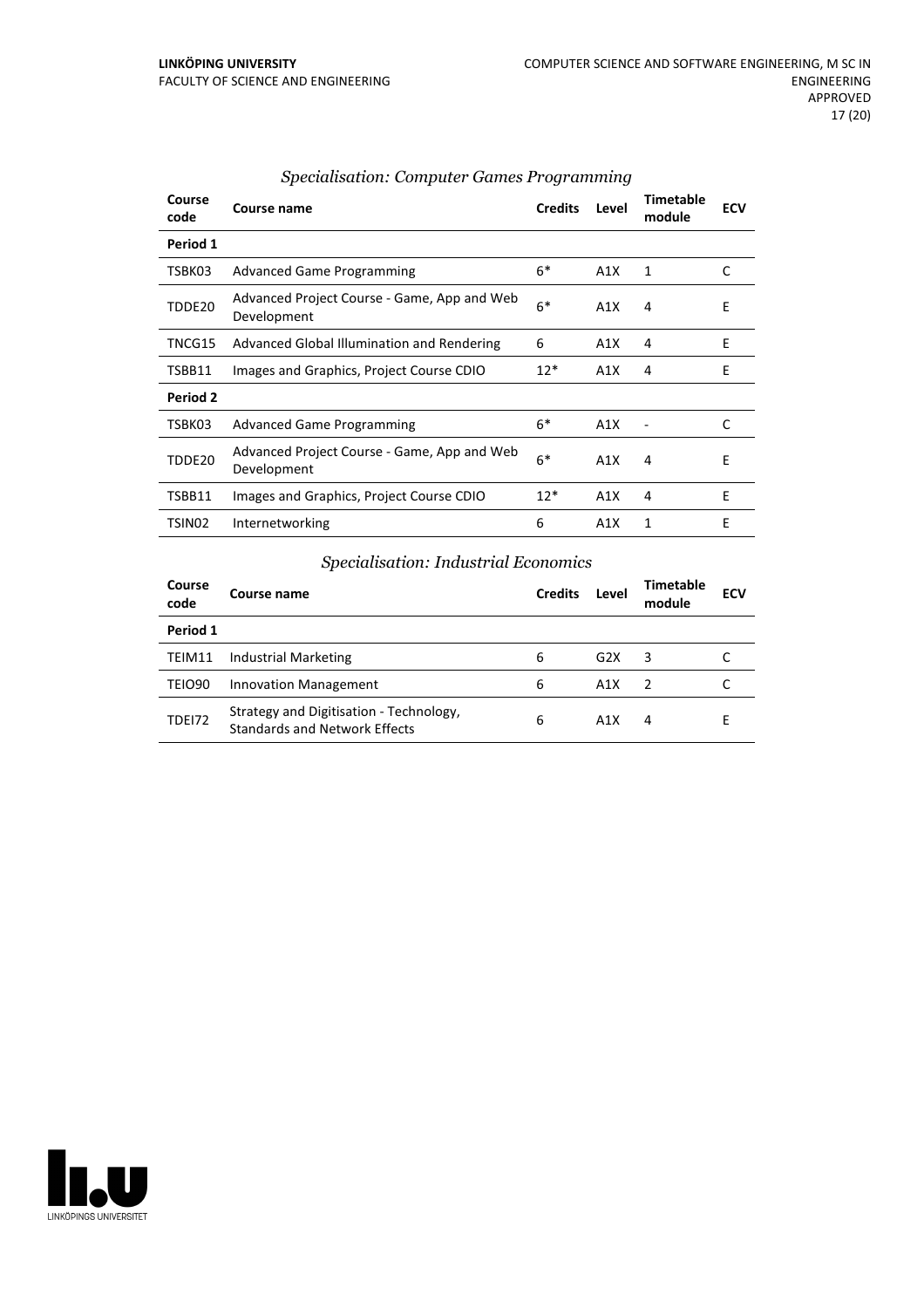| Course<br>code | <b>Course name</b>                                                         | <b>Credits</b> | Level | <b>Timetable</b><br>module | <b>ECV</b> |
|----------------|----------------------------------------------------------------------------|----------------|-------|----------------------------|------------|
| Period 1       |                                                                            |                |       |                            |            |
| TDDC34         | Technical, Economic and Societal Evaluation of<br>IT-products              | 6              | A1X   | 3                          | C          |
| TDDD69         | Software Engineering - Company Project                                     | $6*$           | A1X   | 1                          | C          |
| TDDD04         | <b>Software Testing</b>                                                    | 6              | A1X   | $\overline{2}$             | Ε          |
| TDDD38         | Advanced Programming in C++                                                | $6*$           | A1X   | $\overline{2}$             | E          |
| TDDD43         | Advanced Data Models and Databases                                         | $6*$           | A1X   | $\overline{2}$             | E          |
| TDDE45         | Software Design and Construction                                           | 6              | A1X   | 4                          | E          |
| <b>TDEI13</b>  | <b>Enterprise Resource Planning Systems: Process</b><br>and Implementation | 6              | A1X   | 2                          | E          |
| Period 2       |                                                                            |                |       |                            |            |
| TDDD69         | Software Engineering - Company Project                                     | $6*$           | A1X   | $\mathbf{1}$               | C          |
| TDDC90         | Software Security                                                          | 6              | A1X   | $\mathbf{1}$               | E          |
| TDDD07         | <b>Real Time Systems</b>                                                   | 6              | A1X   | 4                          | E          |
| TDDD38         | Advanced Programming in C++                                                | $6*$           | A1X   | ٠                          | E          |
| TDDD43         | Advanced Data Models and Databases                                         | $6*$           | A1X   | $\overline{2}$             | E          |
| TDEI19         | Management Control                                                         | 6              | A1X   | $\overline{2}$             | E          |
| TEIM03         | Intercultural Communication                                                | 4              | G1X   | 4                          | E          |
|                |                                                                            |                |       |                            |            |

#### *Specialisation: International Software Engineering*

#### *Specialisation: Large Scale Software Engineering*

| Course<br>code | Course name                                                             | <b>Credits</b> | Level | <b>Timetable</b><br>module | <b>ECV</b> |
|----------------|-------------------------------------------------------------------------|----------------|-------|----------------------------|------------|
| Period 1       |                                                                         |                |       |                            |            |
| TDDE14         | Large-Scale Software Development:<br><b>Contributions and Evolution</b> | $6*$           | A1X   | 4                          | Е          |
| Period 2       |                                                                         |                |       |                            |            |
| TDDE14         | Large-Scale Software Development:<br><b>Contributions and Evolution</b> | $6*$           | A1X   | 4                          | Е          |

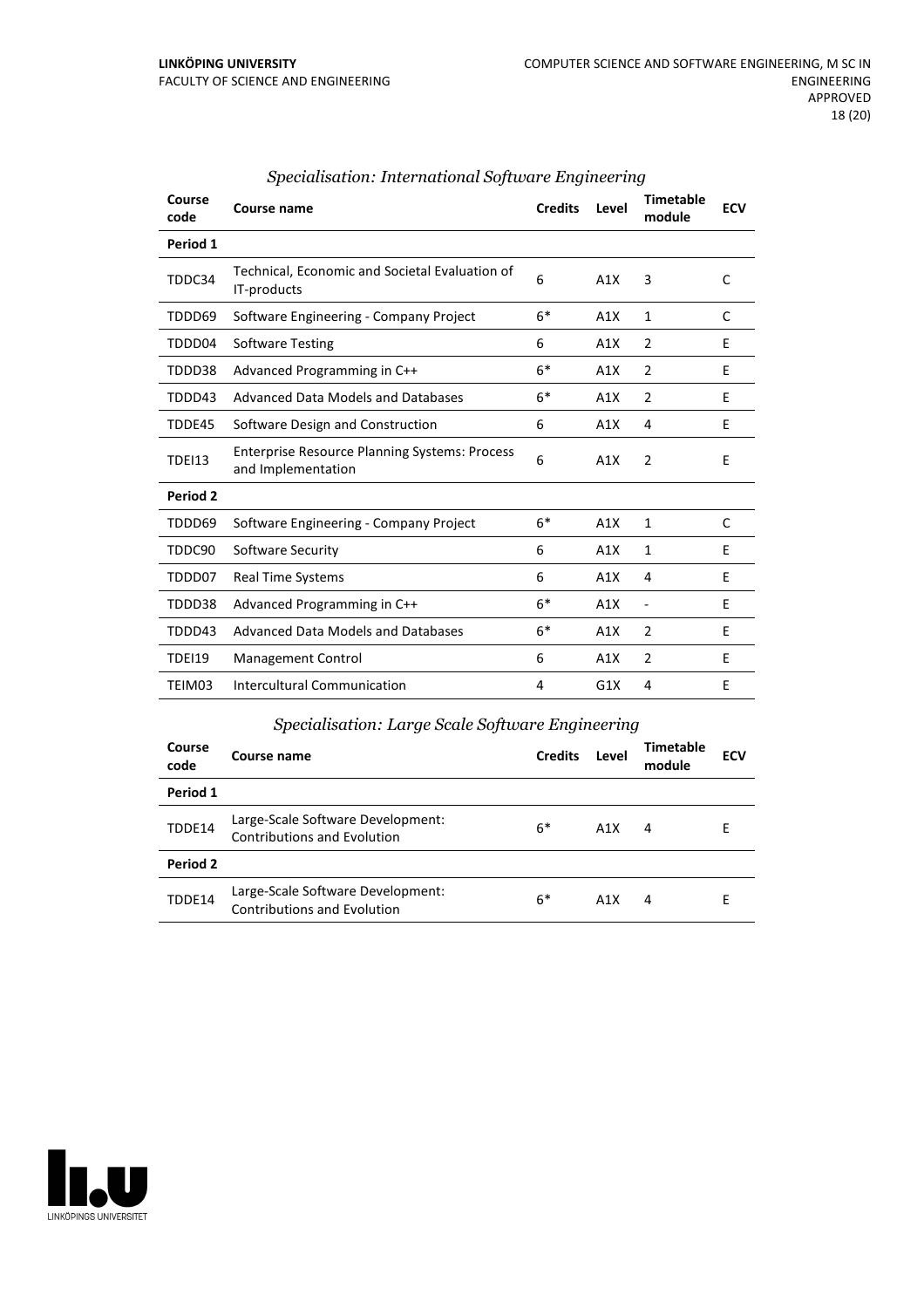| Course<br>code | Course name                      | <b>Credits</b> | Level | Timetable<br>module | <b>ECV</b> |
|----------------|----------------------------------|----------------|-------|---------------------|------------|
| Period 1       |                                  |                |       |                     |            |
| TDDD08         | Logic Programming                | 6              | A1X   | 4                   | Е          |
| TDDE45         | Software Design and Construction | 6              | A1X   | 4                   | Е          |
| TSIT03         | Cryptology                       | 6              | A1X   | -2                  | F          |
| Period 2       |                                  |                |       |                     |            |
| TDDB44         | <b>Compiler Construction</b>     | 6              | A1X   | 1                   | F          |
| TDDD56         | Multicore and GPU Programming    | 6              | A1X   | 2                   | F          |

#### *Specialisation: Programming and Algorithms Specialization*

#### *Specialisation: Secure Systems*

| Course<br>code | Course name                                                         | <b>Credits</b> | Level | <b>Timetable</b><br>module | <b>ECV</b> |
|----------------|---------------------------------------------------------------------|----------------|-------|----------------------------|------------|
| Period 1       |                                                                     |                |       |                            |            |
| TDDD04         | <b>Software Testing</b>                                             | 6              | A1X   | $\overline{2}$             | C          |
| TDDD38         | Advanced Programming in C++                                         | $6*$           | A1X   | $\overline{2}$             | E          |
| TDDE21         | Advanced Project Course: Secure Distributed<br>and Embedded Systems | $6*$           | A1X   | 4                          | E          |
| TDTS06         | <b>Computer Networks</b>                                            | 6              | G2X   | $\mathbf{1}$               | E          |
| TSIT03         | Cryptology                                                          | 6              | A1X   | $\overline{2}$             | E          |
| Period 2       |                                                                     |                |       |                            |            |
| TDDC90         | Software Security                                                   | 6              | A1X   | $\mathbf{1}$               | C          |
| TDDD37         | Database Technology                                                 | 6              | G2X   | 1                          | E          |
| TDDD38         | Advanced Programming in C++                                         | $6*$           | A1X   |                            | E          |
| TDDE21         | Advanced Project Course: Secure Distributed<br>and Embedded Systems | $6*$           | A1X   | 4                          | E          |

### **Semester 10 (Spring 2020)**

| Course<br>code | Course name                      | <b>Credits</b> | Level | <b>Timetable</b><br>module | <b>ECV</b> |
|----------------|----------------------------------|----------------|-------|----------------------------|------------|
| Period 1       |                                  |                |       |                            |            |
| TQXX33         | Degree project - Master's Thesis | $30*$          | A1X   | $\overline{\phantom{a}}$   |            |
| Period 2       |                                  |                |       |                            |            |
| TQXX33         | Degree project - Master's Thesis | $30*$          | A1X   | ٠                          |            |

ECV = Elective / Compulsory /Voluntary